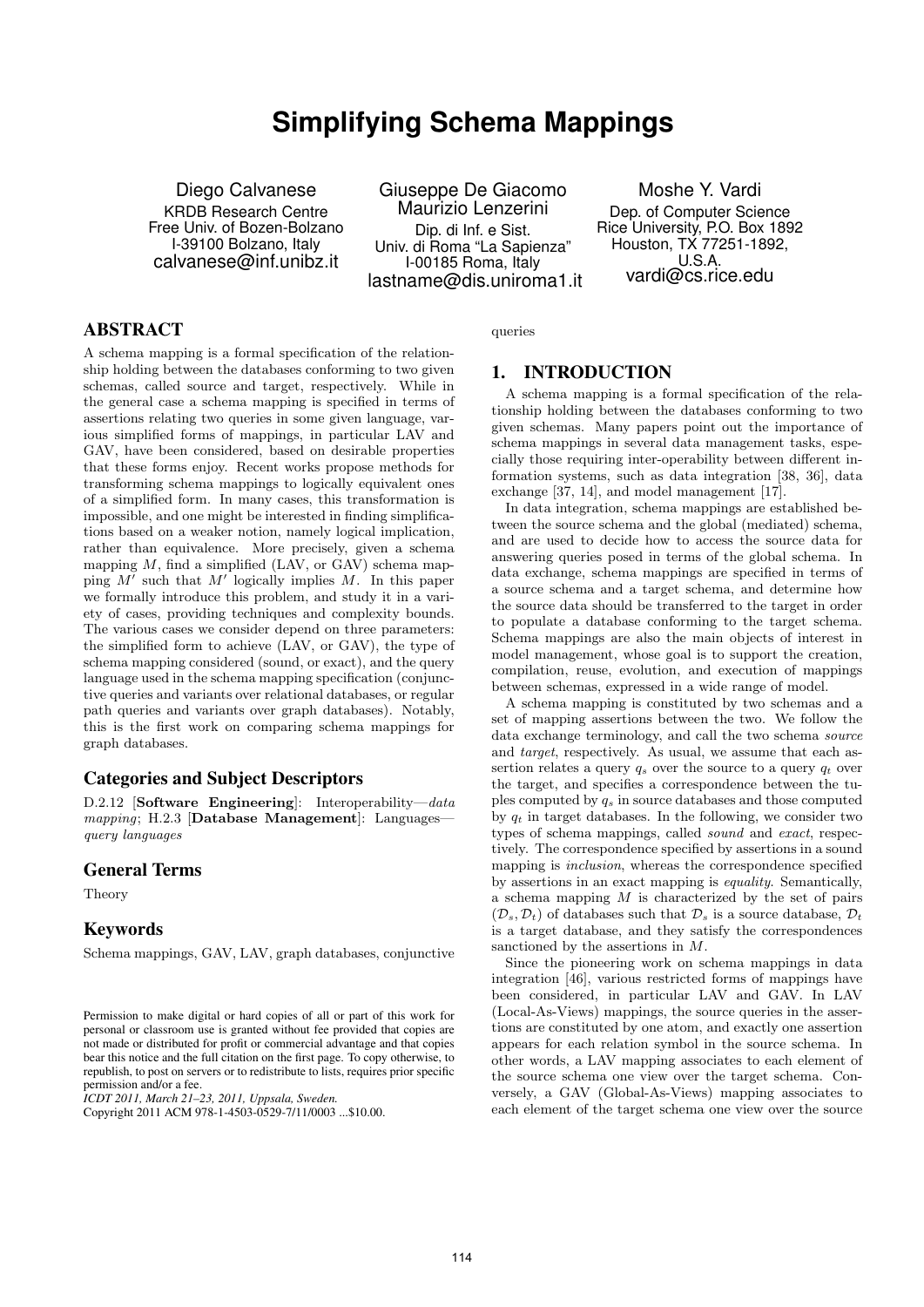schema. Extending the above terminology, the term GLAV is often used to refer to unrestricted forms of schema mappings.

Schema mappings have been widely investigated in the last years. In [26, 28, 7, 40] the emphasis is on providing foundations for data exchange systems based on schema mappings. Other works deal with answering queries posed to the target schema on the basis of both the data at the sources, and a set of source-to-target mapping assertions (see, for instance, [3, 7] and the surveys in [46, 36]). A large body of work has been devoted to studying operators on schema mappings relevant to model management, notably, composition, merge, and inverse (see, for example [41, 30, 31, 29, 11, 12, 8, 10]).

Recently, there has been a growing interest in principles and tools for comparing both schema mapping languages, and schema mappings expressed in a certain language. Comparing schema mapping languages aims at characterizing such languages in terms of both expressive power, and complexity of mapping-based computational tasks [45, 6]. In particular, [45] studies various relational schema mapping languages with the goal of characterizing them in terms of structural properties possessed by the schema mappings specified in these languages.

Methods for comparing schema mappings have been recently proposed in [27, 34, 29, 8]. In [29, 8], schema mappings are compared with respect to their ability to transfer source data and avoid redundancy in the target databases, as well as their ability to cover target data. More relevant to the present paper is the work in [27], which introduces three notions of equivalence. The first one is the usual notion based on logic: two schema mappings are logically equivalent if they are indistinguishable by the semantics, i.e., if they are satisfied by the same set of database pairs. The other two notions, called data exchange and conjunctive query equivalence, respectively, are relaxations of logical equivalence, capturing indistinguishability for different purposes. In [34], schema mapping optimization is studied, based on logical equivalence. In particular, a set of optimality criteria are proposed for an important class of relational schema mappings, and rewriting rules for transforming a schema mapping into an equivalent optimal one are presented. Notably, LAV and GAV enjoy many of the optimality criteria mentioned in the paper. It follows that the proposed rewriting rules often lead to transforming an input schema mapping into one of the two simplified forms.

The above discussion shows that the work on optimization and simplification of schema mappings has concentrated so far on equivalence preserving transformations. However, there are cases where equivalence preserving simplification is not possible, as demonstrated for LAV by the following example.

EXAMPLE 1. Consider the schema mapping  $M$  constituted by the following mapping assertion

$$
\{(x, w, z) | r_1(x, w, y) \land r_2(y, z)\} \sim \{(x, w, z) | t_1(x, w, v) \land t_1(v, w, e) \land t_2(e, z)\}
$$

Suppose that  $M$  is interpreted under the sound semantics. Now, let  $\mathcal{D}_s$  be a database such that  $r_1^{\mathcal{D}_s} \neq \emptyset$ , and  $r_2^{\mathcal{D}_s} = \emptyset$ , and let  $\mathcal{D}_t$  be the empty database. Clearly,  $(\mathcal{D}_s, \mathcal{D}_t) \models M$ . On the other hand, for any sound LAV mapping  $M'$  on the same alphabet as M, it holds that  $(D_s, D_t) \not\models M'$ , because  $r_1^{\mathcal{D}_s} \neq \emptyset$ , while the query  $M'(r_1)$  that  $M'$  associates to  $r_1$  is

such that  $M'(r_1)^{D_t} = \emptyset$ , and therefore the assertion  $r_1 \sim$  $M'(r_1)$  in M' cannot be satisfied by  $(\mathcal{D}_s, \mathcal{D}_t)$ . It follows that no LAV mapping M' exists such that  $M \models M'$ , and therefore equivalence preserving LAV simplification of  $M$  is impossible to achieve.

To address such cases, we argue that simplification should be based on a weaker notion, namely logical implication, rather than equivalence.

EXAMPLE 2. Refer again to the schema mapping  $M$  of Example 1, and consider the sound LAV mapping  $\tilde{M}''$  constituted by the following two mapping assertions:

$$
\{(x, w, y) | r_1(x, w, y)\} \sim \{(x, w, y) | t_1(x, w, v) \wedge t_1(v, w, y)\}
$$
  

$$
\{(x, y) | r_2(x, y)\} \sim \{(x, y) | t_2(x, y)\}
$$

It is not difficult to see that  $M'' \models M$ . Therefore, if we are happy with LAV simplification based on logical implication rather than logical equivalence,  $M''$  represents an acceptable simplification of M.

Mapping simplification based on logical implication is the subject of this paper. The problem can be stated as follows: given a schema mapping  $M$ , check whether a simplified (LAV, or GAV) schema mapping  $M'$  exists such that  $M'$  logically implies  $M$  (and, if it exists, find one). We formally introduce this problem, and study it in a variety of cases, depending on three parameters:

- 1. the simplified form to achieve (LAV, or GAV),
- 2. the type of schema mapping considered (sound, or exact), and
- 3. the data model and the query language used in the schema mapping specification.

As for the first parameter, we essentially concentrate on LAV in this paper. We discuss GAV only briefly, pointing out that GAV simplification is an open problem in several cases.

As for the type of mapping, although the sound semantics is the more popular one in data exchange [37], the importance of considering exact schema mappings is widely recognized for both data exchange [33], and data integration [35].

As for the data model and the query language used in schema mappings, we consider both the relational data model with conjunctive queries and unions thereof, and the graph database model with regular path queries and their extensions. Note that, while schema mappings have been extensively studied for relational data, and, to some extent, for XML data [9], this is the first paper on comparing schema mappings for graph databases. Graph databases [25] were introduced in the '80s, and are regaining wide attention recently [2, 32, 15], for their relevance in areas such as semi-structured data, biological data management, social networks, and the semantic web.

The results we present in this paper can be summarized as follows. We first illustrate our ideas with relational mappings, where the results follow fairly easily from the characterization of containment for conjunctive queries and unions thereof. We show that LAV simplification is NP-complete in the case of both sound and exact schema mappings based on conjunctive queries. In the case of unions of conjunctive queries, the problem is still in NP for sound mappings, while it is in  $\Pi_2^p$  for exact ones.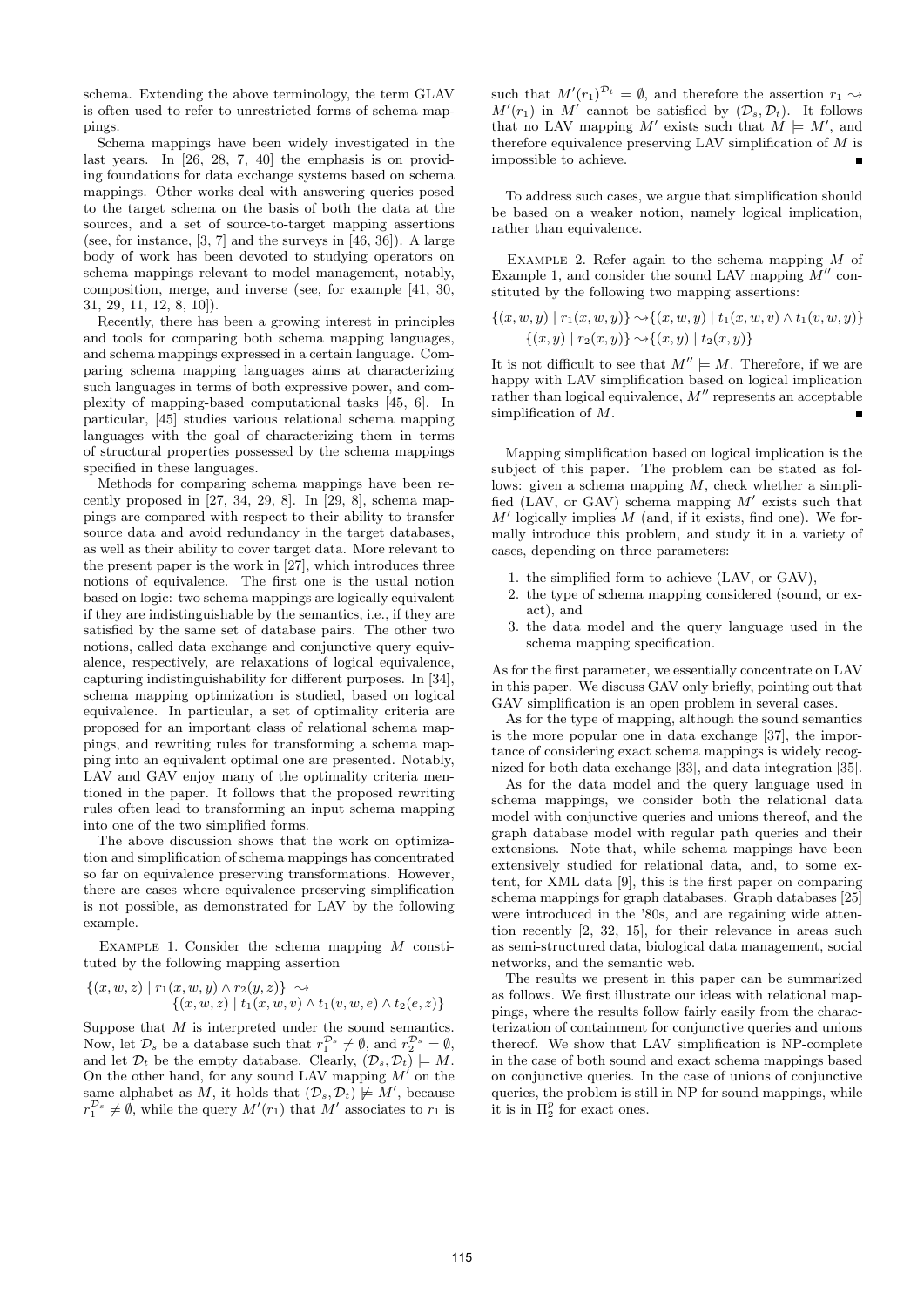For graph database schema mappings based on regular path queries, we prove that LAV simplification is PSpacecomplete under the sound semantics, and in ExpSpace in the case of exact schema mappings. By exploiting a language-theoretic characterization for containment of regular path queries with inverse (called two-way regular path queries) provided in [22], we also extend the results to the case where queries in schema mappings are two-way regular path queries, as well as conjunctive two-way regular path queries, and unions of such queries.

Note that a regular path query returns the set of node pairs in the graph database connected by a path conforming to the query, and therefore can be seen as the regular language constituted by all the words labeling the paths denoted by the query. Indeed, the simplification problem addressed in this paper has a language theoretic interpretation in terms of language equations. In general, solving systems of equations of the form  $e = e'$ , where e and e' are regular expressions over an alphabet of constants and variables is undecidable, because it is easy to express the universality problem for Context Free Grammars in this way. In [13], the authors study linear equations of the form

$$
e_0 + e_1 \cdot x_1 + \dots + e_n \cdot x_n = e'_0 + e'_1 \cdot x_1 + \dots + e'_n \cdot x_n
$$

where  $e_0, e'_0, \ldots, e_n, e'_n$  are regular expressions, and they prove that solving these equations is ExpTime-complete. In contrast, we prove the solvability of another class of problems, namely, systems of language constraints of the form  $e_1 \sqsubseteq e_2$  and  $e_1 = e_2$  where  $e_2$  has no variables. The key idea of our approach is that we can prove that solutions of the above equations are closed under congruence, which enables us to represent languages as graphs over the finite-state automaton for  $e_2$ . Taking into account the language-theoretic view, our work has also connections with [4, 42], which also study language constraints of the forms  $e_1 \sqsubseteq e_2$ , and  $e_1 = e_2$ . However, in these works,  $e_1$  is restricted to be a single word on both the source and the target alphabets.

The paper is organized as follows. In Section 2, we recall some preliminary notions. In Section 3, we formally define the problem of schema mapping simplification based on logical implication. In Section 4, we study the problem in the case where queries and views are conjunctive queries, and unions thereof. In Section 5 we illustrate the techniques for the case of RPQs over graph databases, and in Section 6 we extend them to two-way RPQs, and to (unions of) conjunctive two-way RPQs. Section 7 briefly discusses GAV simplification, and Section 8 concludes the paper.

## 2. PRELIMINARIES

In this work we deal with two data models, the standard relational model [5], and the graph database model [21].

Given a (relational) alphabet  $\Sigma$ , a database  $\mathcal D$  over  $\Sigma$  is a finite structure over Σ. For a query *q* over Σ, we denote with  $q^{\mathcal{D}}$  the set of tuples resulting from evaluating q in  $\mathcal{D}$ . A query q over  $\Sigma$  is *empty* if for each database  $\overline{\mathcal{D}}$  over  $\Sigma$ we have  $q^{\mathcal{D}} = \emptyset$ . Given two queries  $q_1$  and  $q_2$  over  $\Sigma$ , we say that  $q_1$  is contained in  $q_2$ , denoted  $q_1 \sqsubseteq q_2$ , if  $q_1^{\mathcal{D}} \subseteq q_2^{\mathcal{D}}$ for every database  $\mathcal D$  over  $\Sigma$ . The queries  $q_1$  and  $q_2$  are equivalent, denoted  $q_1 \equiv q_2$ , if both  $q_1 \sqsubseteq q_2$  and  $q_2 \sqsubseteq q_1$ .

We assume familiarity with (unions of) conjunctive queries, (U)CQs, over a relational database. In particular, we consider such queries as interpreted under the active domain semantics [5]. The relational alphabets we are interested in, always include two unary predicates true and false, returning respectively the active domain and the empty set. Hence, for every  $n$ , we can express what we call the *univer*sal query and the empty query of arity n, denoted true/n, respectively false/ $n$ , as the CQ that consist of one atom true(x), respectively false(x), for every distinguished variable  $x$ . We may omit  $n$  when it is clear from the context. We recall that containment between (U)CQs can be characterized in terms of homomorphisms (also called containment mappings) [24]: For two CQs  $q_1$  and  $q_2$ , we have that  $q_1 \sqsubseteq q_2$ iff there is a homomorphisms from  $q_2$  to  $q_1$ , i.e., a mapping h from the variables and constants of  $q_2$  to those of  $q_1$  that is the identity on distinguished variables and constants and such that, if  $r(x_1, \ldots, x_k)$  is an atom of  $q_2$  with  $r \neq$  true, then  $r(h(x_1), \ldots, h(x_k))$  is an atom of  $q_1$ . For two UCQ  $q_1$ and  $q_2$ , we have that  $q_1 \sqsubseteq q_2$  iff for each CQ  $q_1^i$  in  $q_1$  there is a CQ  $q_2^j$  in  $q_2$  such that  $q_1^i \sqsubseteq q_2^j$  [44].

We recall the basic notions regarding graph databases and regular path queries. A graph database is a finite graph whose nodes represent objects and whose edges are labeled by elements from an alphabet of binary relational symbols [25, 18, 1, 22]. An edge  $(o_1, r, o_2)$  from object  $o_1$  to object  $o_2$  labeled by r represents the fact that relation r holds between  $o_1$  and  $o_2$ . A regular-path query (RPQ) over an alphabet  $\Sigma$  of binary relation symbols is expressed as a regular expression or a nondeterministic finite state automaton (1NFA) over  $\Sigma$ . When evaluated on a graph database D over  $\Sigma$ , an RPQ q computes the set  $q^D$  of pairs of objects connected in  $\mathcal{D}$  by a path in the regular language  $\mathcal{L}(q)$ defined by  $q$ .

We consider also two-way regular-path queries (2RPQs) [20, 22], which extend RPQs with the in*verse* operator. Formally, let  $\Sigma^{\pm} = \Sigma \cup \{r^{-} | r \in \Sigma\}$  be the alphabet including a new symbol  $r^-$  for each r in  $\Sigma$ . Intuitively,  $r^-$  denotes the inverse of the binary relation r. If  $p \in \Sigma^{\pm}$ , then we use  $p^{-}$  to mean the *inverse* of p, i.e., if p is r, then  $p^-$  is  $r^-$ , and if p is  $r^-$ , then  $p^-$  is r. 2RPQs are expressed by means of a 1NFA over  $\Sigma^{\pm}$ . When evaluated on a database  $\mathcal D$  over  $\Sigma$ , a 2RPQ q computes the set  $q^{\mathcal{D}}$  of pairs of objects connected in  $\mathcal{D}$  by a semipath that conforms to the regular language  $\mathcal{L}(q)$ . A semipath in D from x to y (labeled with  $p_1 \cdots p_n$ ) is a sequence of the form  $(y_0, p_1, y_1, \ldots, y_{n-1}, p_n, y_n)$ , where  $n \geq 0$ ,  $y_0 = x$ ,  $y_n = y$ , and for each  $y_{i-1}, p_i, y_i$ , we have that  $p_i \in \Sigma^{\pm}$ , and, if  $p_i = r$  then  $(y_{i-1}, y_i) \in r^{\mathcal{D}}$ , and if  $p_i = r^-$  then  $(y_i, y_{i-1}) \in r^{\mathcal{D}}$ . We say that a semipath  $(y_0, p_1, \ldots, p_n, y_n)$ conforms to q if  $p_1 \cdots p_n \in \mathcal{L}(q)$ .

Finally, we consider conjunctions of 2RPQs and their unions, abbreviated (U)C2RPQs [19], which are (unions of) conjunctive queries constituted only by binary atoms whose predicate is a 2RPQ. Specifically, a C2RPQ  $q$  of arity  $n$  is written in the form

$$
\{ (x_1, \ldots, x_n) \mid q_1(y_1, y_2) \wedge \cdots \wedge q_m(y_{2m-1}, y_{2m}) \}
$$

where  $x_1, ..., x_n, y_1, ..., y_{2m}$  range over a set  $\{z_1, ..., z_k\}$ of variables,  $\{x_1, \ldots, x_n\} \subseteq \{y_1, \ldots, y_{2m}\}$ , and each  $q_j$  is a 2RPQ. When evaluated over a database  $\mathcal D$  over  $\Sigma$ , the C2RPQ q computes the set of tuples  $(o_1, \ldots, o_n)$  of objects such that there is a total mapping  $\varphi$  from  $\{z_1, \ldots, z_k\}$  to the objects in  $\mathcal D$  with  $\varphi(x_i) = o_i$ , for  $i \in \{1, \ldots, n\}$ , and  $(\varphi(y_{2j-1}), \varphi(y_{2j})) \in q_j^{\mathcal{D}}, \text{ for } j \in \{1, \ldots, m\}.$ 

We conclude by observing that (U)CQs, RPQs, 2RPQs, and (U)C2RPQs are *monotone*, where a query  $q$  is monotone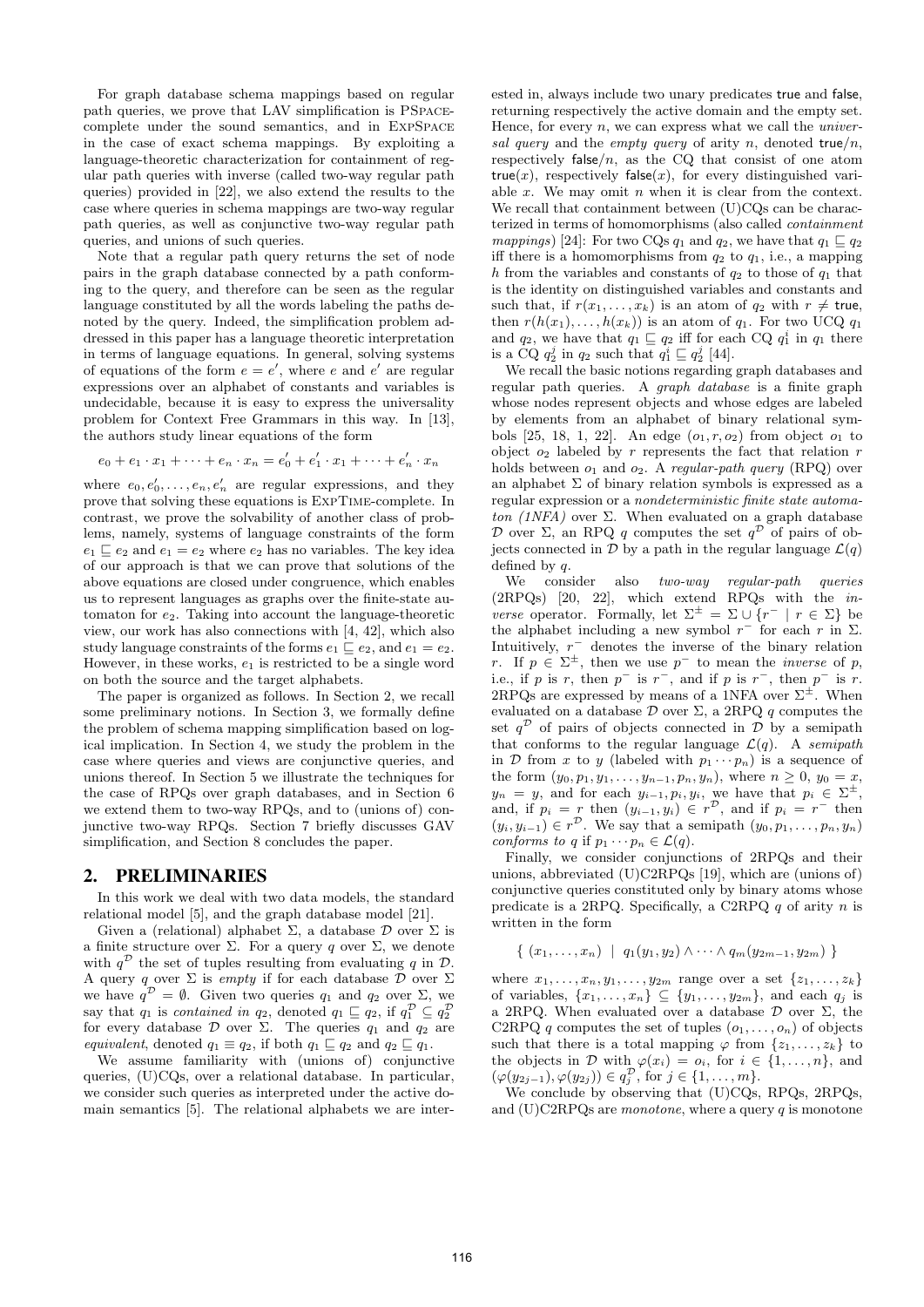if, whenever  $\mathcal{D}_1 \subseteq \mathcal{D}_2$  (i.e.,  $r^{\mathcal{D}_1} \subseteq r^{\mathcal{D}_2}$  for each relation r) we have that  $q^{\mathcal{D}_1} \subseteq q^{\mathcal{D}_2}$ .

# 3. SCHEMA MAPPING SIMPLIFICATION

We refer to a scenario with one source schema, one target schema, and a schema mapping between the two. To model the source and the target schemas we refer to two finite alphabets, the source alphabet  $\Sigma_s$  and the target alphabet  $\Sigma_t$ , and to specify the mapping, we use a correspondence between queries expressed in a given query language.

DEFINITION 1. Given a query language  $Q$ , a  $Q$ -based (schema) mapping assertion from  $\Sigma_s$  to  $\Sigma_t$  is a statement of the form  $q_s \rightarrow q_t$ , where  $q_s$  and  $q_t$  are two queries in  $\mathcal{Q}$ with the same arity, respectively over  $\Sigma_s$  and over  $\Sigma_t$ . A Qbased (schema) mapping from  $\Sigma_s$  to  $\Sigma_t$  is a set of mapping assertions from  $\Sigma_s$  to  $\Sigma_t$ .

In the following, we specify explicitly  $\mathcal{Q}, \Sigma_s$ , and  $\Sigma_t$  only when they are required or not clear from the context.

We consider two types of schema mappings, called *sound* and exact. Intuitively, in a sound mapping, the correspondence between the tuples computed by  $q_s$  and those computed by  $q_t$  is set containment, while in an exact mapping the correspondence is set equality. Formally, given a source database  $\mathcal{D}_s$  and a target database  $\mathcal{D}_t$ , we say that a sound mapping M is satisfied by  $(\mathcal{D}_s, \mathcal{D}_t)$ , denoted  $(\mathcal{D}_s, \mathcal{D}_t) \models M$ , if for each mapping assertion  $q_s \sim q_t$  in M, we have that  $q_s^{\mathcal{D}_s} \subseteq q_t^{\mathcal{D}_t}$ . Similarly, an exact mapping M is satisfied by  $(D_s, D_t)$  if for each  $q_s \leadsto q_t$  in M, we have that  $q_s^{\mathcal{D}_s} = q_t^{\mathcal{D}_t}$ . A fundamental notion in our setting is that of logical im-

plication between mappings.

DEFINITION 2. A mapping  $M_1$  logically implies a mapping  $M_2$ , denoted  $M_1 \models M_2$ , if for every pair  $(\mathcal{D}_s, \mathcal{D}_t)$  such that  $(\mathcal{D}_s, \mathcal{D}_t) \models M_1$ , we also have that  $(\mathcal{D}_s, \mathcal{D}_t) \models M_2$ .

We consider two simplified forms of mappings called LAV (local-as-view) and gav (global-as-view), respectively. A LAV assertion is an assertion  $q_s \rightarrow q_t$ , where  $q_s$  is constituted simply by an atom whose predicate symbol belongs to  $\Sigma_s$ , while  $q_t$  is an arbitrary query<sup>1</sup>. Conversely, in a GAV assertion,  $q_t$  is constituted simply by an atom (whose predicate symbol belongs to  $\Sigma_t$ ), while  $q_s$  is an arbitrary query. A lav mapping is a set of lav assertions with one assertion for each symbol in  $\Sigma_s$ . If  $M_L$  is a LAV mapping and  $a \in \Sigma_s$ , we denote with  $M_L(a)$  the target query to which a is mapped by  $M_L$ . Conversely, a GAV mapping is a set of GAV assertions with one assertion for each symbol in  $\Sigma_t$ . Analogously to the case of LAV mappings,  $M_G(a)$  denotes the source query to which the symbol  $a \in \Sigma_t$  is mapped by the GAV mapping  $M_G$ . Note that some of the queries in a LAV (resp., GAV) mapping may be the empty query.

The problem we consider aims at checking whether a simplified mapping exists that logically implies a given mapping M. We would like to rule out simplified mappings that trivially imply  $M$  by making the query on the left-hand (resp., right-hand) side of some mapping assertion of M evaluate to  $\emptyset$  (resp., the active domain).

DEFINITION 3. A LAV (resp., GAV) mapping  $M'$  is said to trivially imply a mapping M, denoted  $M' \models_{\text{triv}} M$ , if there is a mapping assertion  $q_s \leadsto q_t \in M$  such that for each pair  $(\mathcal{D}_s, \mathcal{D}_t)$  with  $(\mathcal{D}_s, \mathcal{D}_t) \models M'$ , we have that  $q_s^{\mathcal{D}_s}$  = false  $^{\mathcal{D}_s}$  $(resp., q_t^{\mathcal{D}_t} = \text{true}^{\mathcal{D}_t}).$ 

DEFINITION 4. Let t be one of SOUND or EXACT,  $f$  one of LAV or GAV, and  $Q_1$  and  $Q_2$  two query languages. Mapping simplification, denoted

#### $MSIMP[t, f, Q_1, Q_2],$

is the following decision problem: given a  $Q_1$ -based schema mapping M of type t, check whether there exists a  $\mathcal{Q}_2$ -based schema mapping M' of type t and form f such that  $M' \models M$ , and  $M' \not\models_{\text{triv}} M$ .

If a simplified mapping exists, we are also interested in actually computing one. Therefore, we consider the corresponding synthesis problem.

DEFINITION 5. Let t be one of SOUND or EXACT,  $f$  one of LAV or GAV, and  $Q_1$  and  $Q_2$  two query languages. Mapping synthesis, denoted,

#### $MSYNT[t, f, Q_1, Q_2],$

is the following problem: given a  $Q_1$ -based schema mapping M of type t, find a  $Q_2$ -based schema mapping M' of type t and form f such that  $M' \models M$ , and  $M' \not\models_{\text{triv}} M$ .

To rule out (uninteresting) cases where all LAV (or GAV) mappings that imply a given mapping  $M$  do so trivially, in the following we require that for each mapping assertion  $q_s \rightsquigarrow q_t \in M$ , both  $q_s$  and  $q_t$  are different from false.

In general we are interested in the tightest simplification of a mapping  $M$ , i.e., the simplification that better approximates M. Hence, we also consider the maximal mapping synthesis problem, MAXMSYNT $[t, f, \mathcal{Q}_1, \mathcal{Q}_2]$ , where, given a  $\mathcal{Q}_1$ -based mapping M of type t, we aim at computing a  $\mathcal{Q}_2$ based mapping M' of type t and form f such that  $M' \models M$ and there is no  $Q_2$ -based mapping  $M''$  of type t and form f such that  $M'' \models M$ ,  $M' \models M''$ , and  $M'' \not\models M'$ .

In this paper we study the above problems for a variety of cases, where  $\mathcal{Q}_1$  and  $\mathcal{Q}_2$  range over (U)CQs and variants of queries over graph databases.

We start by observing that we can characterize mapping implication, and hence mapping simplification, in terms of query unfolding wrt a set of mappings. We make use of such a characterization in the technical development in the subsequent sections. The notion of query unfolding is formally defined as follows: let  $q_s$  be a source query and  $M_L$  a LAV mapping. The unfolding of  $q_s$  wrt  $M_L$ , denoted  $q_s[M_L]$ , is the target query obtained by replacing each atom  $\alpha$  in  $q_s$ whose predicate symbol is a with  $M<sub>L</sub>(a)$ . An analogous definition holds for the unfolding  $q_t[M_G]$  of a target query  $q_t$ wrt a GAV mapping  $M_G$ .

THEOREM 6. Let  $Q$  be a monotone query language.

(1) Let  $M_L$  be a LAV mapping and M a mapping, both  $Q$ based and of type SOUND (resp., EXACT). Then  $M_L \models M$  iff for each assertion  $q_s \rightarrow q_t$  in M, we have that  $q_s[M_L] \sqsubseteq q_t$  $(resp., q_s[M_L] \equiv q_t$ .

(2) Let  $M_G$  be a GAV mapping and M a mapping, both Qbased and of type SOUND (resp., EXACT). Then  $M_G \models M$  iff for each assertion  $q_s \rightarrow q_t$  in M, we have that  $q_s \sqsubseteq q_t[M_G]$  $(resp., q_s \equiv q_t[M_G]).$ 

<sup>&</sup>lt;sup>1</sup>For RPQs and 2RPQs, where query variables are not represented explicitly, we consider an atom to be simply a binary predicate symbol.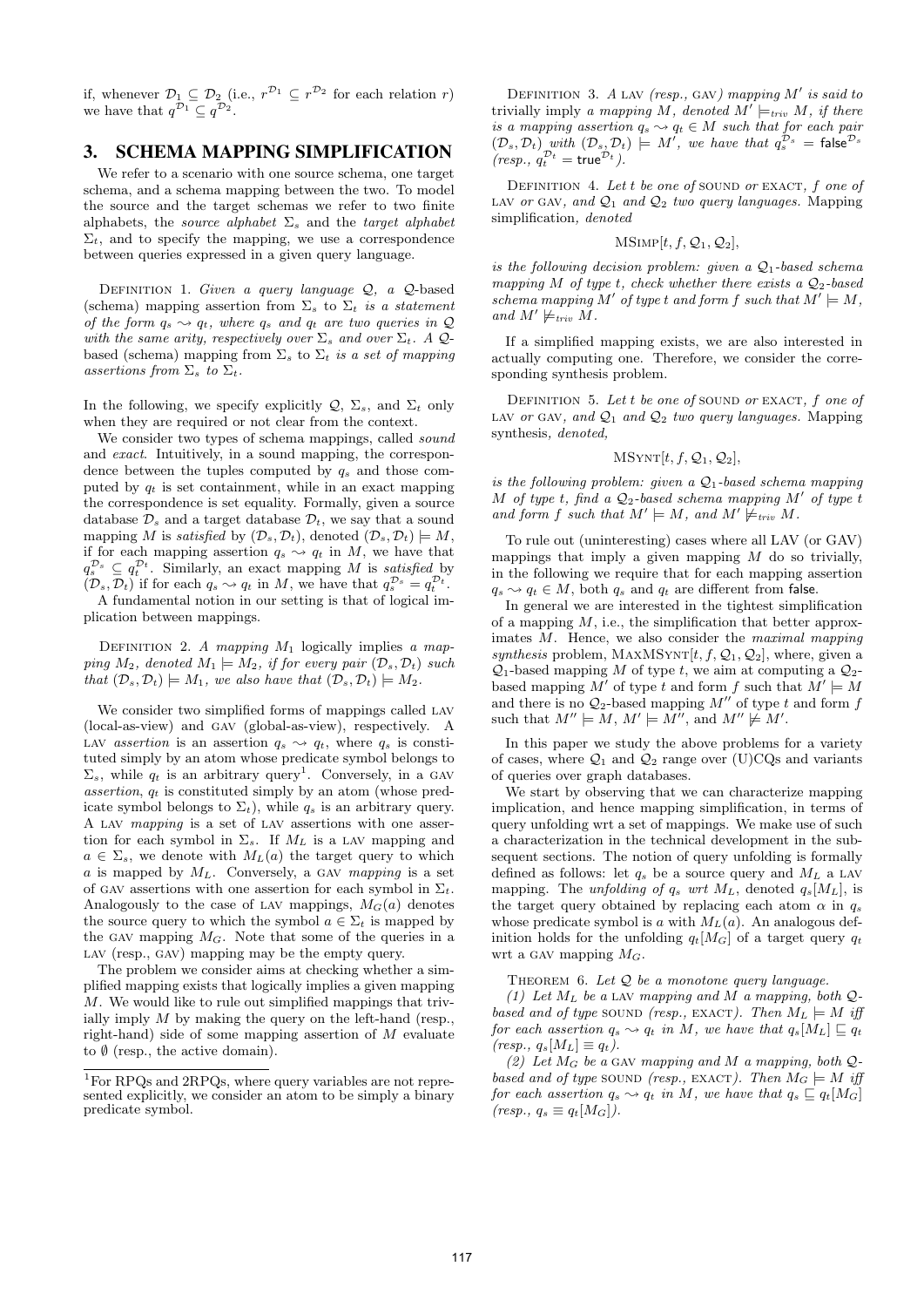PROOF (SKETCH). We provide the proof for  $(1)$ , in particular for the case of sound mappings. The other cases can be proved analogously.

We start with the following observation, which is easy to prove: if  $M_L$  is a LAV mapping, and  $\mathcal{D}_s$  is the source database obtained from a target database  $\mathcal{D}_t$  by letting  $r^{\mathcal{D}_s} = M_L(r)^{\mathcal{D}_t}$  for every  $r \in \Sigma_s$ , then for every source query q, we have that  $q^{\mathcal{D}_s} = q[M_L]^{\mathcal{D}_t}$ .

" $\Rightarrow$ " Now, assume that there is an assertion  $q_s \rightsquigarrow q_t$  in M such that  $q_s[M_L] \not\sqsubseteq q_t$ , and let  $\mathcal{D}_t$  be such that for some tuple **d** we have  $\mathbf{d} \in q_s[M_L]^{\mathcal{D}_t}$ , and  $\mathbf{d} \notin q_t^{\mathcal{D}_t}$ . Let  $\mathcal{D}_s$  be the source database obtained from  $\mathcal{D}_t$  by letting  $r^{\mathcal{D}_s} = M_L(r)^{\mathcal{D}_t}$ for every  $r \in \Sigma_s$ . Clearly,  $(\mathcal{D}_s, \mathcal{D}_t) \models M_L$ . By the above observation, we have that  $q_s^{\mathcal{D}_s} = q_s [M_L]^{\mathcal{D}_t}$ , and therefore  $\mathbf{d} \in q_s^{\mathcal{D}_s}$ . It follows that  $(\mathcal{D}_s, \mathcal{D}_t) \not\models q_s \leadsto q_t$ , and  $M_L \not\models M$ .

" $\Leftarrow$ " Assume that  $M_L \not\models M$ , i.e., there is an assertion  $q_s \rightsquigarrow q_t$  in M, and a pair  $(\mathcal{D}_s, \mathcal{D}_t)$  such that  $(\mathcal{D}_s, \mathcal{D}_t) \models$  $M_L$ , and  $q_s^{\mathcal{D}_s} \nsubseteq q_t^{\mathcal{D}_t}$ , which means that there is **d** such that  $\mathbf{d} \in q_s^{\mathcal{D}_s}$  but  $\mathbf{d} \notin q_t^{\mathcal{D}_t}$ . Let  $\mathcal{D}'_s$  be such that  $r^{\mathcal{D}'_s} = M_L(r)^{\mathcal{D}_t}$ for every  $r \in \Sigma_s$ . Clearly,  $\mathcal{D}'_s \supseteq \mathcal{D}_s$ , and  $(\mathcal{D}'_s, \mathcal{D}_t) \models M_L$ . Since  $q_s$  is monotone, we have that  $\mathbf{d} \in q_s^{\mathcal{D}'_s} = q_s[M_L]^{\mathcal{D}_t}$ , and therefore  $q_s[M_L] \not\sqsubseteq q_t$ .

THEOREM 7. Let  $M$  be a mapping and  $M'$  a LAV (resp., GAV) mapping. Then  $M' \models_{triv} M$  iff for some mapping assertion  $q_s \leadsto q_t \in M$  we have that  $q_s[M'] \sqsubseteq$  false (resp., true  $\sqsubseteq q_t[M']$ ).

PROOF SKETCH. Similar to that of Theorem 6.  $\Box$ 

For many of the results in the next sections, we make use of the above characterization, without further mentioning Theorems 6 and 7.

## 4. LAV SIMPLIFICATION FOR (U)CQs

In this section, we consider the case of mappings based on conjunctive queries (CQs) and their unions (UCQs), and study the problem of simplifying a given mapping M in terms of a lav mapping. The techniques we adopt for establishing our upper bounds are based on determining a polynomial bound on the length of the queries to consider when searching for the LAV mapping logically implying  $M$ , and are reminiscent of those in [39].

In the following, when we refer to a lav mapping logically implying a given mapping, we implicitly assume that implication is non-trivial. We start with the problem of simplifying a CQ-based mapping in terms of a CQ-based LAV mapping.

THEOREM 8. Both MSIMP[SOUND, LAV, CQ, CQ] and MSimp[exact,lav,cq,cq] are in NP.

PROOF. Consider a sound co-based mapping consisting of a single assertion  $q_s \leadsto q_t$ , where  $q_t$  contains  $\ell_{q_t}$  atoms, and a sound CQ-based LAV mapping  $M_L$  such that  $q_s[M_L] \sqsubseteq$  $q_t$ . Then, there exists a homomorphism from  $q_t$  to  $q_s[M_L]$ , and at most  $\ell_{q_t}$  atoms of  $q_s[M_L]$  are in the image of this homomorphism. Hence, for each symbol  $a \in \Sigma_s$  occurring in  $q_s$ , only at most  $\ell_{q_t}$  atoms in query  $M_L(a)$  are needed for the homomorphism. In the general case where the mapping M consists of several assertions, for each  $a \in \Sigma_s$  we need at most  $\ell_M = \sum_{q_s \sim q_t \in M} \ell_{q_t}$  atoms in the query  $M_L(a)$ ,<br>in order to guarantee the existence of the homomorphisms

for all the assertions in M. Hence, in order to check for the existence of an appropriate LAV mapping  $M_L$ , it suffices to guess, for each symbol  $a \in \Sigma_s$  appearing in one of the mapping assertions in M, a CQ  $M_L(a)$  over  $\Sigma_t$  of size at most  $\ell_M$ , and check that  $q_s[M_L] \sqsubseteq q_t$ , for each  $q_s \leadsto q_t \in M$ . In doing so, we rule out the guess of mappings that trivially imply M. This gives us immediately an NP upper bound for MSIMP[SOUND, LAV, CQ, CQ].

For MSIMP[EXACT,LAV,CQ,CQ], in addition to checking that  $q_s[M_L] \sqsubseteq q_t$ , we need also to check that  $q_t \sqsubseteq q_s[M_L]$ . We observe that the bound on the number of atoms in  $M_L(a)$ derived for the sound case is still valid, since if  $q_t \subseteq q_s[M_L]$ for a LAV mapping  $M_L$ , then also  $q_t \sqsubseteq q_s[M'_L]$  for every LAV mapping  $M'_L$  such that  $M'_L(a)$  is constituted by a subset of the atoms of  $M<sub>L</sub>(a)$ . Therefore, the overall complexity does not change.  $\Box$ 

For the case where  $M$  is ucq-based, and the LAV mapping  $M_L$  is still cq-based, we can generalize the above argument by considering containment between UCQs instead of containment between CQs.

THEOREM 9. Both MSIMP[SOUND, LAV, UCQ, CQ] and MSimp[exact,lav,ucq,cq] are in NP.

The last case we consider is the one where both M and the LAV mapping  $M_L$  are UCQ-based. In the sound case, we show that simplification to a ucq-based lav mapping is equivalent to simplification to a cq-based lav mapping.

LEMMA 10. MSIMP[SOUND,LAV,UCQ,UCQ] admits a solution for a mapping  $M$  iff MSIMP[SOUND,LAV,UCQ,CQ] admits a solution for M.

PROOF. Let M be a sound ucq-based mapping and  $M_L$ a sound ucq-based LAV mapping such that  $M_L \models M$ . Consider the CQ-based LAV mapping  $M'_L$  obtained from  $M_L$  by choosing, for each symbol  $a$  in  $\Sigma_s$ , as  $M'_L(a)$  one of the CQs in  $M_L(a)$ . We show that  $M'_L \not\models_{\text{triv}} M$ , and that  $M'_L \models M$ . Consider one assertion  $q_s \leadsto q_t \in M$  such that  $q_s[M_L]$  is a non-empty positive query. Such a mapping assertion exists, since  $M_L \not\models_{triv} M$ . Then,  $q_s[M'_L]$  is a non-empty UCQ, and hence  $M'_L \not\models_{\text{triv}} M$ . To show that  $M'_L \models M$ , it is sufficient to observe that, for each assertion  $q_s \sim q_t \in M$ , each CQ in  $q_s[M'_L]$  is contained in  $q_s[M_L]$ , and hence in  $q_t$ .  $\Box$ 

By the above lemma, we trivially get:

THEOREM 11. MSIMP[SOUND,LAV,UCQ,UCQ] is in NP.

In the exact case, if we allow for ucq-based LAV mappings, we get a higher upper-bound.

THEOREM 12. MSIMP[EXACT,LAV,UCQ,UCQ] is in  $\Pi_2^p$ .

We now show that the upper bounds for the sound cases established in Theorems 8, 9, and 11 are tight.

THEOREM 13. MSIMP[SOUND,LAV,CQ,CQ] is NP-hard. PROOF. The proof is by a reduction from 3-colorability. Consider a graph  $G = (N, E)$ , with  $N = \{n_1, \ldots, n_k\}.$ 

Let 
$$
\Sigma_s = \{t/2, a_s/2, a_f/2\}
$$
,  $\Sigma_t = \{e/2, b_s/2, b_f/2\}$ ,  
 $a_{\overline{s}} = \{(s, f) | a_{\overline{s}}(s, r), a_{\overline{s}}(s, a), a_{\overline{s}}(s, b)\}$ 

$$
q_T = \{(s, f) \mid a_s(s, r), a_s(s, g), a_s(s, b),\n t(r, g), t(g, r), t(r, b), t(b, r), t(g, b), t(b, g),\n a_f(r, f), a_f(g, f), a_f(b, f)\}\n\nq_G = \{(s, f) \mid b_s(s, x_1), \dots, b_s(s, x_k),\n \bigwedge_{(n_i, n_j) \in E} \{e(x_i, x_j), e(x_j, x_i)\},\n b_f(x_1, f), \dots, b_f(x_k, f)\}
$$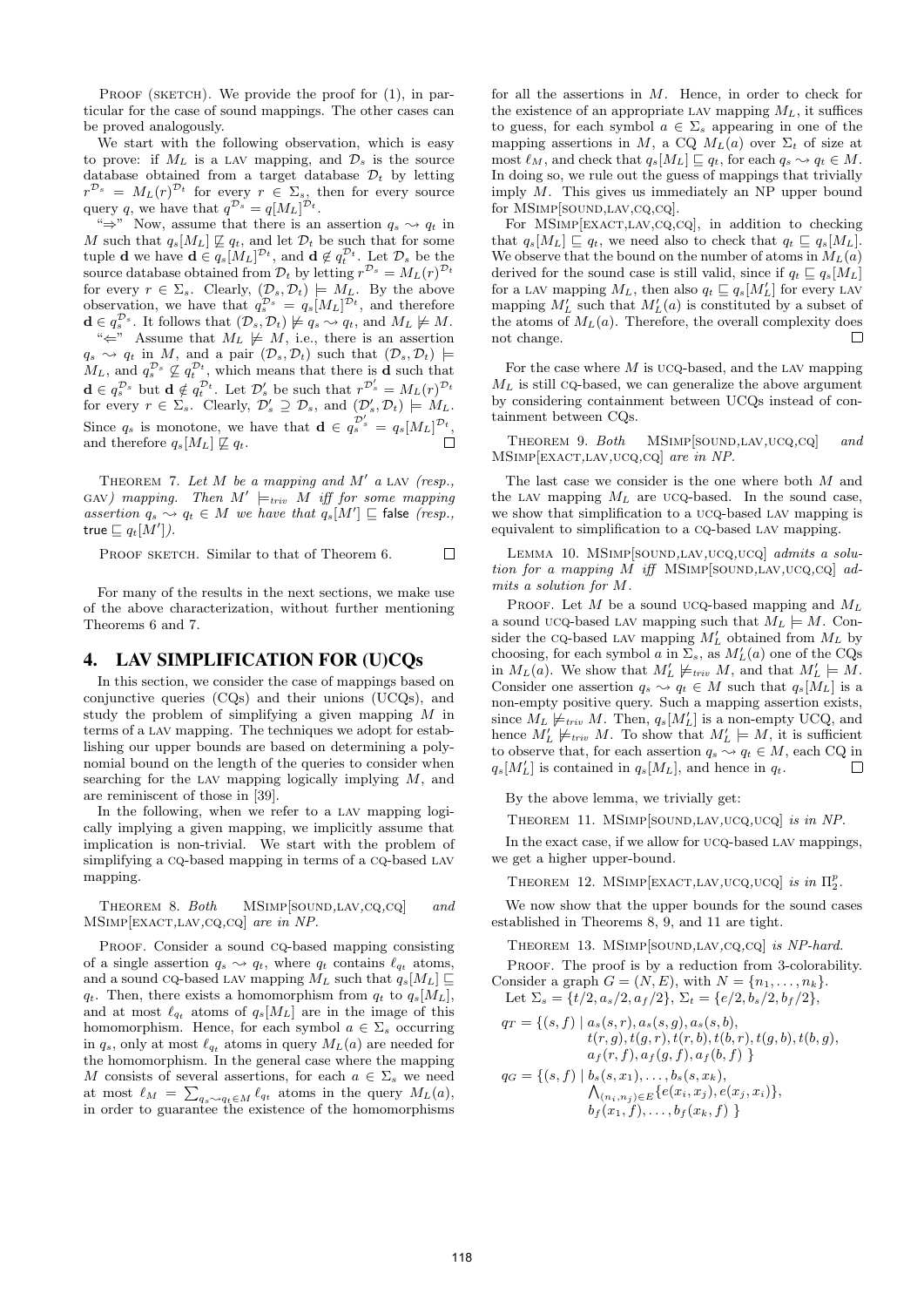and define the following mapping M:

$$
q_T \sim q_G \tag{1}
$$

$$
\{(x,y) \mid t(x,y)\} \sim \{(x,y) \mid e(x,y)\}
$$
 (2)

$$
\{(x,y) | a_s(x,y)\} \sim \{(x,y) | b_s(x,y)\}\tag{3}
$$

$$
\{(x,y) | a_f(x,y)\} \sim \{(x,y) | b_f(x,y)\} \tag{4}
$$

Intuitively, assertion (1) maps a triangle, whose three vertexes are connected by  $a_s$  and  $a_f$  to the distinguished variables  $s$  and  $f$  respectively, to the graph  $G$ , whose nodes are connected by  $b_s$  and  $b_f$  to the distinguished variables s and f respectively.

One can show that  $G$  is 3-colorable iff  $MSIMP[SOUND, LAV, CQ, CQ]$  with input M admits a so- $\Box$ lution.

COROLLARY 14. MSIMP[SOUND,LAV,UCQ,CQ] and MSIMP[SOUND,LAV,UCQ,UCQ] are NP-hard.

PROOF. From Theorem 13 we trivially get the result for MSIMP[SOUND,LAV,UCQ,CQ], and by considering Lemma 10, we get the result also for MSIMP[SOUND,LAV,UCQ,UCQ].  $\Box$ 

We conjecture that the upper bounds we provided for the case where schema mappings are of type exact are tight.

## 5. LAV SIMPLIFICATION FOR RPQs

In this section, we consider the case of RPQs over graph databases, and study the problem of simplifying an RPQbased mapping in terms of an rpq-based lav mapping. For our results, we exploit a straightforward language theoretic characterization of containment between RPQs.

THEOREM 15 ([21]). Let  $q_1$ ,  $q_2$  be two RPQs, and  $\mathcal{L}(q_1)$ ,  $\mathcal{L}(q_2)$  the corresponding regular languages. Then  $q_1 \sqsubseteq q_2$  iff  $\mathcal{L}(q_1) \subseteq \mathcal{L}(q_2)$ .

In the following, we identify an RPQ q over an alphabet  $\Sigma$ with the language over  $\Sigma$  accepted by the regular expression (RE) or 1NFA representing q. Considering the languagetheoretic characterization above, it follows from Theorems 6 and 7 that, if  $M_L$  is a LAV mapping and M a mapping, both of type sound (resp., EXACT), then  $M_L \models M$  and  $M_L \not\models_{\text{triv}} M$  iff for each assertion  $q_s \leadsto q_t$  in M, we have that  $q_s[M_L] \subseteq q_t$  (resp.,  $q_s[M_L] = q_t$ ) and  $q_s[M_L] \neq \emptyset$ . Here, the unfolding  $q_s[M_L]$  of  $q_s$  wrt  $M_L$  denotes the language over  $\Sigma_t$  obtained from  $q_s$  by expanding in each word in  $q_s$  each symbol  $a \in \Sigma_s$  with the language  $M_L(a)$ .

We start by showing that we can characterize mapping implication  $M_L \models M$  between a LAV mapping  $M_L$  and a mapping  $M$  in terms of a single language containment (for sound mappings) or language equality (for exact mappings). For this, we extend the notion of unfolding of  $q_s$  wrt  $M_L$ to the case where  $q_s$  may contain additional symbols wrt those in  $\Sigma_s$ . In particular, the additional symbols are left unchanged by the unfolding.

PROPOSITION 16. Let  $M$  be an RPQ-based mapping of type sound (resp., EXACT) from  $\Sigma_s$  to  $\Sigma_t$ , and let # be a symbol not in  $\Sigma_s \cup \Sigma_t$ . Then there are RPQs  $q_{M,s}$  over  $\Sigma_s \cup$  $\{\#\}$  and  $q_{M,t}$  over  $\Sigma_t \cup \{\#\}$ , both of size linear in M, such that an RPQ-based LAV mapping  $M_L$  of type SOUND (resp., EXACT) is a solution to MSYNT[SOUND,LAV,RPQ,RPQ] (resp.,  $M\text{SYNT}[\text{EXACT, LAV, RPQ, RPQ}]$ ) with input  $M$  iff  $q_{M,s}[M_L] \subseteq$  $q_{M,t}$  (resp.,  $q_{M,s}[M_L] = q_{M,t}$ ) and  $q_{M,s}[M_L] \neq \emptyset$ .

PROOF. Let  $M = \{q_{1,s} \leadsto q_{1,t}, \ldots, q_{k,s} \leadsto q_{k,t}\}.$  We set  $q_{M,s} = q_{1,s} \cdot \# \cdots \# q_{k,s}$  and  $q_{M,t} = q_{1,t} \cdot \# \cdots \# q_{k,t}$ . Intuitively, the fresh symbol  $#$  acts as a separator for the different parts of  $q_{M,s}$  and  $q_{M,t}$ . It is easy to verify that, for every LAV mapping  $M_L$ , we have that  $q_{i,s}[M_L] \subseteq q_{i,t}$  (resp.,  $q_{i,s}[M_L] = q_{i,t}$ ) for  $i \in \{1, ..., k\}$  iff  $q_{M,s}[M_L] \subseteq q_{M,t}$  (resp.,  $q_{M,s}[M_L] = q_{M,t}$ , and that  $q_{i,s}[M_L] \neq \emptyset$  for  $i \in \{1, \ldots, k\}$ <br>iff  $q_{M,t} \neq \emptyset$ iff  $q_{M,s}[M_L] \neq \emptyset$ .

In the following, let  $\Sigma_n$  be an alphabet of new symbols disjoint from  $\Sigma_s$  and  $\Sigma_t$ , and let  $\Sigma_s'$  =  $\Sigma_s \cup \Sigma_n$  and  $\Sigma'_t = \Sigma_t \cup \Sigma_n$ . By Proposition 16, the problem MSIMP[SOUND,LAV,RPQ,RPQ] (or MSimp[exact,lav,rpq,rpq]) can be polynomially reduced to the problem of checking, whether for languages  $q_s$  over  $\Sigma'_{s}$  and  $q_{t}$  over  $\Sigma'_{t}$  there is a LAV mapping  $M_{L}$  such that  $q_s[M_L] \subseteq q_t$  (resp.,  $q_s[M_L] = q_t$ ) and  $q_s[M_L] \neq \emptyset$ .

Our technique for mapping simplification exploits a characterization of regular languages by means of congruence classes [43, 23, 42]. Let  $A_t = (\Sigma_t', S_t, s_t^0, \delta_t, F_t)$  be a 1NFA for  $q_t$ . Then  $A_t$  defines a set of congruence classes partitioning  $\Sigma_t^{\prime*}$ . Each congruence class is characterized by a binary relation  $G \subseteq S_t \times S_t$  (i.e., a directed graph over  $S_t$ ), and we define the congruence class associated with G as

$$
\mathcal{L}(G) = \{ w \in \Sigma_t'^* \mid \text{for all } s_1, s_2 \in S_t, \\ s_2 \in \delta_t(s_1, w) \text{ iff } (s_1, s_2) \in G \}.
$$

Intuitively, each word  $w \in \mathcal{L}(G)$  connects  $s_1$  to  $s_2$  in  $A_t$ , for each pair  $(s_1, s_2) \in G$ . For a word  $w \in \Sigma_t^{s*}$ , we denote with  $[w]_{A_t}$  the congruence class to which w belongs.

It follows immediately from the characterization of congruence classes in terms of binary relations over the states of  $A_t$  that the set of congruence classes is closed under concatenation. Specifically, for two congruence classes  $\mathcal{L}(G_1)$  and  $\mathcal{L}(G_2)$ , respectively with associated relations  $G_1$  and  $G_2$ , the binary relation associated with  $\mathcal{L}(G_1) \cdot \mathcal{L}(G_2)$  is  $G_1 \circ G_2$ .

We introduce some notation that we use here, and later in this section:

- $\mathcal{G}_t = 2^{S_t \times S_t}$  denotes the set of binary relations associated with the congruence classes for  $A_t$ ,
- $G_t^{\varepsilon} = \{(s, s) \mid s \in S_t\}$ , and
- $G_t^b = \{(s_1, s_2) \mid s_2 \in \delta_t(s_1, b)\},\$  for each  $b \in \Sigma_t'.$

Then, for each  $G \in \mathcal{G}_t$ , we can characterize the congruence class  $\mathcal{L}(G)$  associated with G in terms of a DFA.

LEMMA 17 ([43]). The language  $\mathcal{L}(G)$  is accepted by the DFA  $A_G = (\Sigma_t', \mathcal{G}_t, G_t^{\varepsilon}, \delta_{A_t}, F_G)$ , where  $F_G = \{G\}$  and  $\delta_{A_t}(R, b) = R \circ G_t^b$ , for each  $R \subseteq S_t \times S_t$  and  $b \in \Sigma_t^{\prime}$ .

Notice that, if  $A_t$  has m states, then  $A_G$  has  $2^{m^2}$  states.

We observe next that we need to allow for the presence of empty queries in the lav mapping we are looking for. Consider, e.g.,  $q_s = (a_1 + a_3) \cdot (a_2 + a_3)$  and  $q_t = b_1 \cdot b_2$ . It is easy to see that for all LAV mappings  $M_L$  such that  $q_s[M_L] \subseteq q_t$ , we have that  $M_L(a_3) = \emptyset$ . One such LAV mapping  $M_L$  is

$$
M_L(a_1) = b_1,
$$
  $M_L(a_2) = b_2,$   $M_L(a_3) = \emptyset.$ 

Observe also that  $[b_1]_{A_t} = \{b_1\}$  and  $[b_2]_{A_t} = \{b_2\}$ , where  $A_t$ is the obvious 1NFA for  $b_1 \cdot b_2$ .

<sup>&</sup>lt;sup>2</sup>We use  $L_1 \cdot L_2$  to denote concatenation between languages, and  $G_1 \circ G_2$  to denote composition of binary relations.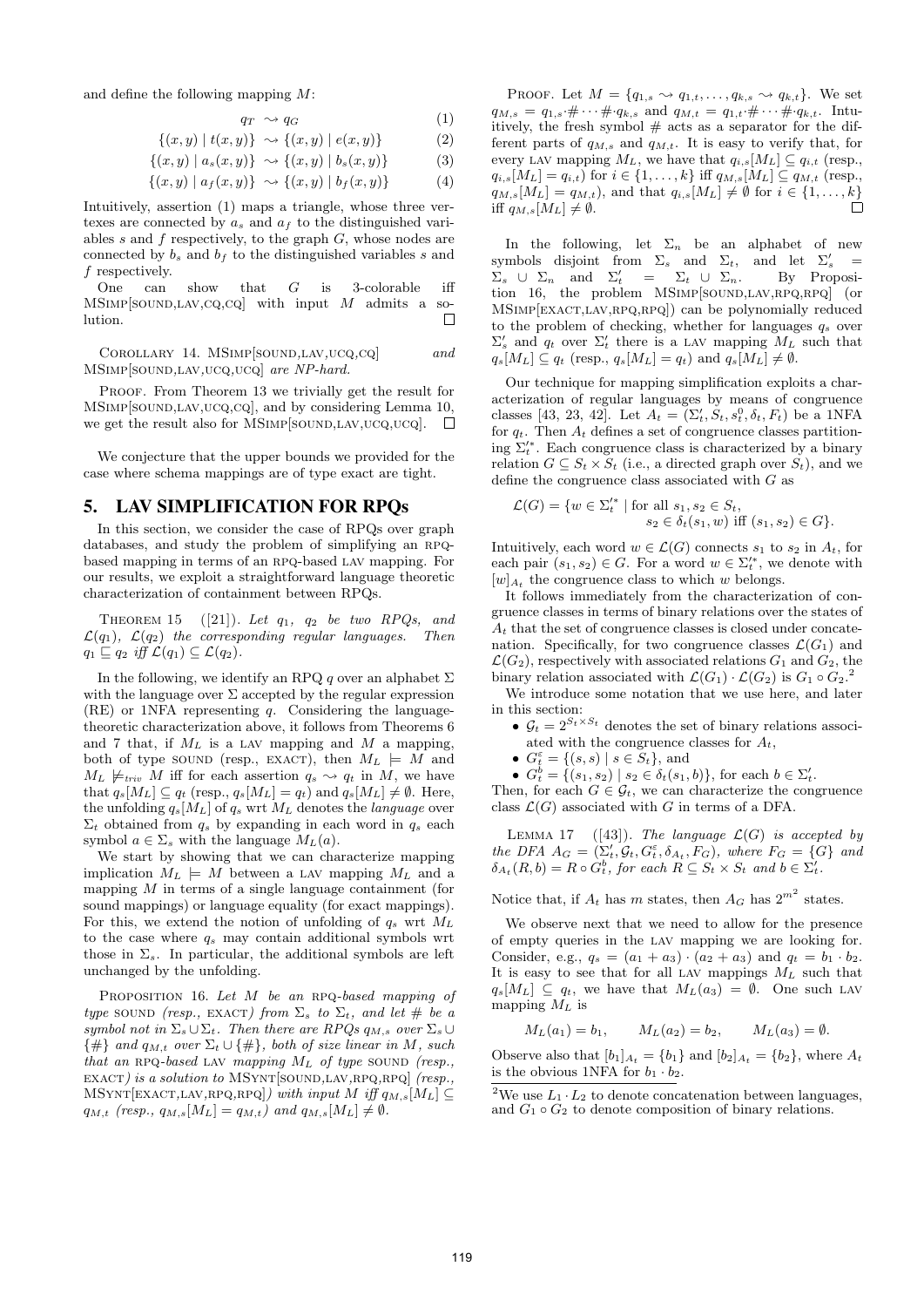# 5.1 Upper bounds for sound mappings

We first deal with the case of sound mappings, and prove two preliminary results. The first lemma states that w.l.o.g. we can restrict the attention to lav mappings in which the queries are singletons, i.e., queries that are either empty or constituted by a single word.

LEMMA 18. Let  $q_s$  be an RPQ over  $\Sigma'_s$ , and  $q_t$  an RPQ over  $\Sigma'_t$ . If there exists an RPQ-based LAV mapping  $M_L$  such that  $q_s[M_L] \subseteq q_t$ , then there exists an RPQ-based LAV map- $\textit{ping } M'_L \textit{ such that } q_s[M'_L] \subseteq q_t \textit{ in which each query is either}$ a single word over  $\Sigma_t$  or empty.

The next lemma shows that one can close queries in lav mappings under congruence.

LEMMA 19. Let  $q_s$  be an RPQ over  $\Sigma'_s$ ,  $q_t$  an RPQ over  $\Sigma_t'$  expressed through a 1NFA  $A_t$ , and  $M_L$  a singleton mapping such that  $q_s[M_L] \subseteq q_t$ . Then, for  $M'_L$  defined such that

$$
M'_L(a) = \begin{cases} [w^a]_{A_t}, & \text{if } M_L(a) = w^a \\ \emptyset, & \text{if } M_L(a) = \emptyset, \end{cases}
$$

we have that  $q_s[M'_L] \subseteq q_t$ .

From these two lemmas we get that, when searching for a LAV mapping  $M_L$  satisfying  $q_s[M_L] \subseteq q_t$ , we can restrict the attention to queries that are congruence classes for  $A_t$ .

LEMMA 20. Let  $q_s$  be an RPQ over  $\Sigma'_s$ , and  $q_t$  an RPQ over  $\Sigma'_t$  expressed through a 1NFA  $A_t$ . If there exists an RPQ-based LAV mapping  $M_L$  such that  $q_s[M_L] \subseteq q_t$ , then there exists an RPQ-based LAV mapping  $M'_L$  such that  $q_s[M'_L] \subseteq q_t$ , and such that  $M'_L(a)$  is a congruence class for  $A_t$ , for each  $a \in \Sigma_s$ .

PROOF. If there exist an RPQ-based LAV mapping  $M_L$ such that  $q_s[M_L] \subseteq q_t$ , then by Lemma 18, w.l.o.g., we can assume that  $M_L$  consists of singleton queries. Then, the claim follows from Lemma 19.  $\Box$ 

We derive now a procedure that, given an RPQ  $q_s$  over  $\Sigma_s'$ , and an RPQ  $q_t$  over  $\Sigma_t'$  expressed respectively through 1NFAs  $A_s = (\Sigma'_s, S_s, s_s^0, \delta_s, F_s)$  and  $A_t = (\Sigma'_t, S_t, s_t^0, \delta_t, F_t)$ , checks for the existence of a sound RPQ-based LAV mapping  $M_L$  such that

(1)  $q_s[M_L] \neq \emptyset$ , and

(2)  $q_s[M_L] \subseteq q_t$ .

Specifically, by Lemma 20, it is sufficient to consider lav mappings in which each query is constituted by a single congruence class, which can be represented by a binary relation over the state set  $S_t$  of  $A_t$ . Hence, for each  $a \in \Sigma_s$ , we guess such a binary relation  $G_a$  and verify that for the LAV mapping  $M_L$  defined by  $M_L(a) = \mathcal{L}(G_a)$ , conditions (1) and (2) are satisfied. In doing so, we exploit Lemma 17, which provides a characterization of  $\mathcal{L}(G_a)$  in terms of a DFA  $A_{G_a}$ .

To check condition (1), we proceed as follows:

- 1. for each  $a \in \Sigma_s$ , we check whether a is a bad symbol, i.e., whether  $\mathcal{L}(G_a) = \emptyset$ ;
- 2. we delete from  $A_s$  each transition labeled by a bad symbol; and
- 3. we check whether the resulting 1NFA accepts a nonempty language.

To check condition (2), we proceed as follows:

- 1. we construct an 1NFA  $A_{M_L}$  accepting  $q_s[M_L];$
- 2. we construct the 1NFA  $A_{\not L} = A_{M_L} \times \bar{A}_t$  as the product NFA of  $A_{M_L}$  and the 1NFA  $\bar{A}_t$  accepting  $\Sigma_t^{\prime *} \setminus q_t$ ;

3. we check  $A_{\not\subset}$  for emptiness.

To construct  $A_{M_L}$ , we observe that a word w is in  $q_s[M_L]$  if there is a word  $a_1 \cdots a_n \in q_s$ , and for  $i \in \{1, \ldots, n\}$ , words  $w_i \in \mathcal{L}(G_{a_i})$  such that  $w = w_1 \cdots w_n$ . Hence,  $A_{M_L}$  simulates  $A_s$  while accepting words in  $\Sigma'_t$  that are concatenations of words in the various languages  $\mathcal{L}(G_{a_i})$ . Specifically,  $A_{M_L} = (\Sigma_t', S_{M_L}, s_{M_L}^0, \delta_{M_L}, F_{M_L}),$  where

$$
\bullet \ \ S_{M_L} = \Sigma_s' \times S_s \times \mathcal{G};
$$

• 
$$
s_{M_L}^0 = \Sigma_s' \times \{s_s^0\} \times G_t^{\varepsilon};
$$
  
\n•  $F_{M_L} = \{(a, s, G_a) \mid s \in F_s, a \in \Sigma_s\} \cup \{(b, s, G_t^b) \mid s \in F_s, b \in \Sigma_n\};$ 

• and for each  $a \in \Sigma_s'$ ,  $s \in S_s$ ,  $R \in \mathcal{G}$ , and  $b \in \Sigma_t'$ ,

$$
\delta_{M_L}((a, s, R), b) =
$$
\n
$$
\begin{cases}\n\{(a, s, R \circ G_t^b)\}, & \text{if } a \in \Sigma_s, R \neq G_a; \\
\{(a, s, R \circ G_t^b)\} \cup \\
\bigcup_{a' \in \Sigma'_s, s' \in \delta_s(s, a)} \{(a', s', G_t^b)\}, & \text{if } a \in \Sigma_s, R = G_a; \\
\bigcup_{a' \in \Sigma'_s, s' \in \delta_s(s, a)} \{(a', s', G_t^{\varepsilon})\}, & \text{if } a \in \Sigma_n, a = b; \\
\emptyset, & \text{otherwise.} \n\end{cases}
$$

THEOREM 21. MSIMP[SOUND,LAV,RPQ,RPQ] is in PSPACE.

PROOF. By Lemma 20, to check whether MSimp[sound,lav,rpq,rpq] admits a solution, it suffices guess for each symbol  $a \in \Sigma_s$  a binary relation  $G_a$  over the state set  $S_t$  of  $A_t$ , and check whether for the resulting RPQ-based LAV mapping  $M_L$  conditions (1) and (2) hold. When checking condition (1), the emptiness test in item (1) can be done for each  $a \in \Sigma_s$  in NLOGSPACE in  $|A_{G_a}|$ , and since the number of states of  $A_{G_a}$  is exponential in  $|A_t|$ , in PSPACE in  $|A_t|$ . The non-emptiness test in item (3) can be done in NLOGSPACE in  $|A_s|$ . When checking condition (2), we do not need to construct  $A_{M_L}$ ,  $\bar{A}_t$ , and  $A_{\not\subset}$  explicitly, but can check the nonemptiness of  $A_{\not\subset}$  on the fly while constructing  $A_{M_L}$  and complementing  $A_t$ . Hence, since the number of states of  $A_{M_L}$  is linear in  $|A_s|$  and exponential in  $|A_t|$ , we get that condition (2) can be checked in PSPACE in  $|A_t|$  and in NLOGSPACE in  $|A_s|$ .  $\Box$ 

#### 5.2 Upper bounds for exact mappings

The method based on congruence classes can be adapted to address also lav simplification for exact mappings. The difference wrt sound mappings is that in this case we need to consider also lav mappings in which the queries are unions of congruence classes. Indeed, congruence classes (and hence solutions to the lav mapping synthesis problem) are not closed under union, as shown by the following example.

Let  $q_s = a_1 \cdot a_2$  and  $q_t = 00 + 01 + 10$ . Then the following two incomparable mappings are solutions to MAXMSYNT[SOUND,LAV,RPQ,RPQ] when the input mapping is  ${q_s \rightsquigarrow q_t}$ :

$$
M_L^1(a_1) = 0,
$$
  
\n
$$
M_L^2(a_1) = 0 + 1,
$$
  
\n
$$
M_L^2(a_2) = 0 + 1,
$$
  
\n
$$
M_L^2(a_2) = 0.
$$

Notice that the mapping  $M_L$ , where  $M_L(a_i) = M_L^1(a_i)$  +  $M_L^2(a_i)$ , for  $i \in \{1,2\}$ , is not a solution, since  $q_s[M_L]$  includes 11.

On the other hand, we can show that considering mapping in which the queries are unions of congruence classes is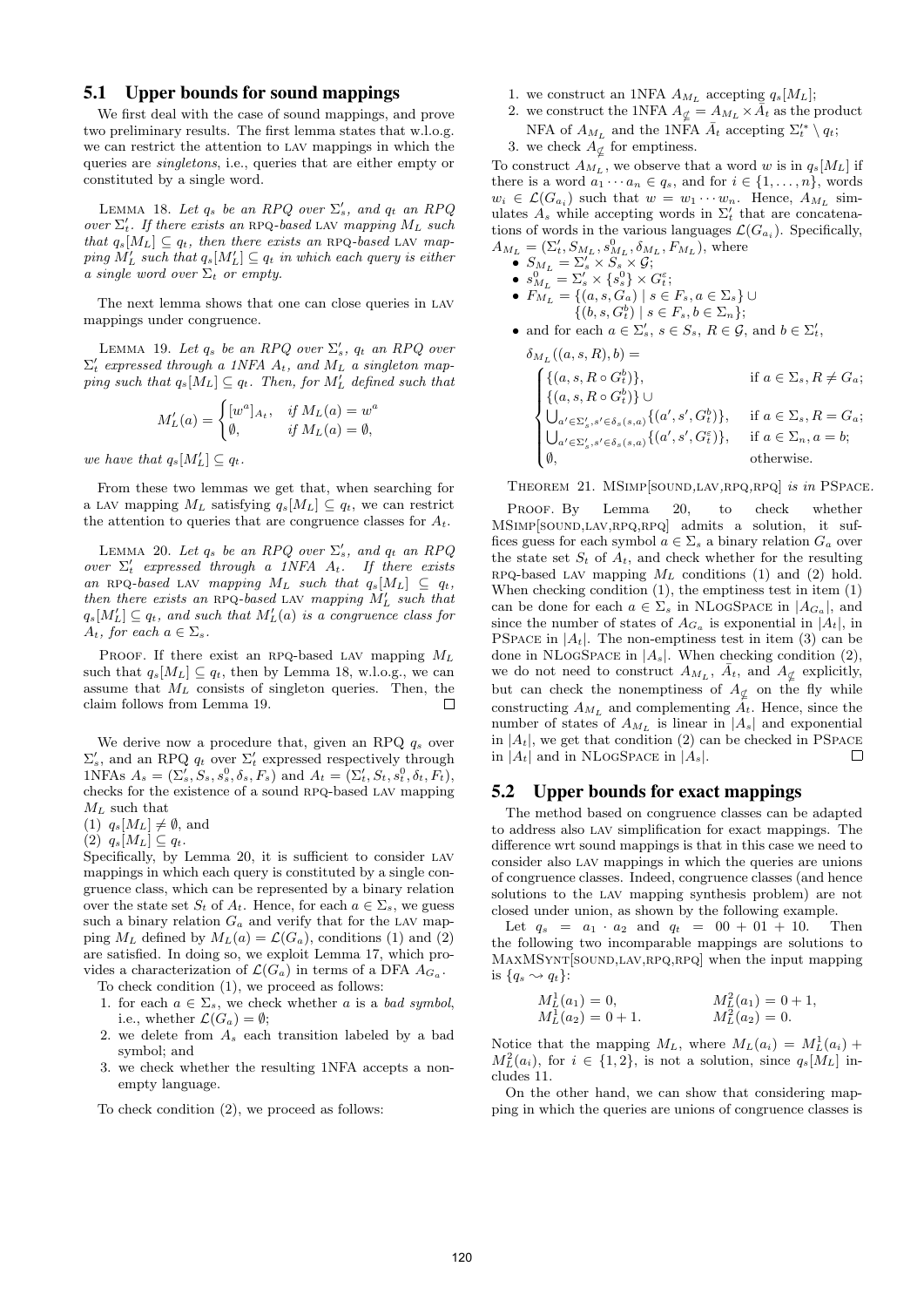sufficient to obtain maximal unfoldings. We first generalize Lemma 19 to non-singleton queries.

LEMMA 22. Let  $q_s$  be an RPQ over  $\Sigma'_s$ ,  $q_t$  an RPQ over  $\Sigma'_t$  expressed through an 1NFA  $A_t$ , and  $M_L$  a LAV mapping such that  $q_s[M_L] \subseteq q_t$ . Then for  $M'_L$  with

$$
M'_L(a) = \begin{cases} \bigcup_{w \in M_L(a)} [w]_{A_t}, & \text{if } M_L(a) \neq \emptyset \\ \emptyset, & \text{if } M_L(a) = \emptyset. \end{cases}
$$

we have that  $q_s[M'_L] \subseteq q_t$ .

PROOF. Consider a word  $a_1 \cdots a_h \in q_s$ . If there is one of the  $a_i$  such that  $M_L(a_i) = \emptyset$ , then  $M_L(a_1) \cdots M_L(a_h) =$  $\emptyset \subseteq q_t$ . Otherwise, we have that, for  $i \in \{1, ..., h\}$ , for some  $w^{a_i} \in M_L(a_i)$ , the word  $w^{a_1} \cdots w^{a_h} \in q_s[M_L] \subseteq$  $\mathcal{L}(A_t)$ . We show that, for each  $i \in \{1, ..., h\}$ , we also have that  $w^{a_1} \cdots w^{a_{i-1}} \cdot w' \cdot w^{a_{i+1}} \cdots w^{a_h} \in \mathcal{L}(A_t)$ , for each  $w' \in \bigcup_{w \in M_L(a_i)} [w]_{A_t}$ . First, since  $q_s[M_L] \subseteq q_t$ , if  $w^{a_1} \cdots w^{a_h} \in q_s[\tilde{M}_L] \subseteq \mathcal{L}(A_t)$ , then, for each  $w \in M_L(a_i)$ , we also have that  $w^{a_1} \cdots w^{a_{i-1}} \cdot w \cdot w^{a_{i+1}} \cdots w^{a_h} \in q_s[M_L] \subseteq$  $\mathcal{L}(A_t)$ . Then there is a sequence  $s_0, s_1, \ldots, s_h$  of states of  $A_t$  such that  $s_0 = s_t^0$ ,  $s_h \in F_t$ ,  $s_j \in \delta_t(s_{j-1}, w^{a_j})$ , for  $j \in \{1, \ldots, i-1, i+1, \ldots, h\}$ , and  $s_i \in \delta_t(s_{i-1}, w)$ . Then, by the definition of congruence classes, for each word  $w' \in [w]_{A_t}$ , we have that  $s_i \in \delta_t(s_{i-1}, w'_i)$ , and hence  $w^{a_1} \cdots w^{a_{i-1}} \cdot w' \cdot w^{a_{i+1}} \cdots w^{a_h} \in \mathcal{L}(A_t).$ 

The above lemma implies that, when searching for maximal lav mappings that imply a given mapping, we can restrict the attention to queries that are unions of congruence classes.

LEMMA 23. Given a mapping  $M = \{q_s \leadsto q_t\}$ , where  $q_t$  is defined by a 1NFA  $A_t$ , every solution  $M_L$  to  $MAXMSYNT[SOUND, LAV, RPQ, RPQ] with input M is such that$ each query in  $M_L$  is a union of congruence classes for  $A_t$ .

PROOF. Consider a solution  $M_L$  to MAXM- $SYNT[SOUND, LAV, RPQ, RPQ]$  with input  $M$ , and assume that for some  $a \in \Sigma_s$ ,  $M_L(a)$  is not a union of congruence classes for  $A_t$ . Then there is some word  $w \in M_L(a)$ and some word  $w' \in [w]_{A_t}$  such that  $w' \notin M_L(a)$ . By Lemma 22, the mapping  $M'_{L}$  with  $M'_{L}(a) = M_{L}(a) \cup \{w'\}$ is also a solution to MAXMSYNT[SOUND,LAV,RPQ,RPQ] with input M, thus contradicting the maximality of  $M_L$ .

We get the following upper bound for the LAV simplification in the exact case.

THEOREM 24. MSIMP EXACT, LAV, RPQ, RPQ is in EXP-Space.

PROOF. By Lemma 23, we can nondeterministically choose mappings  $M_L$  in which the queries are unions of congruence classes and then test whether  $q_t = q_s[M_L]$ . To do so, we build a 1NFA  $A_{s,M_L}$  accepting  $q_s[M_L]$  as follows. We start by observing that for each union  $U$  of congruence classes, we can build the automaton  $A_U = (\mathcal{G}, s_t, R_{\epsilon}, \delta_{A_t}, U)$ accepting the words in  $U$ , which incidentally, is deterministic. Hence, by substituting each a-transition in the 1NFA  $A_s$  for  $q_s$  with the 1NFA  $A_{U_a}$ , where  $M_L(a) = U_a$ , we obtain a 1NFA  $A_{s,M_L}$ . Note that, even when  $A_s$  is deterministic,  $A_{s,M_L}$  may be nondeterministic.

To test  $q_s[M_L] \subseteq q_t$ , we complement  $A_t$ , obtaining the 1NFA  $\overline{A_t}$ , and check the 1NFA  $A_{s,M_L} \times \overline{A_t}$  for emptiness. The size of  $A_{s,M_L} \times \overline{A_t}$  is polynomial in the size of  $A_s$  and exponential in the size of  $A_t$ . Checking for emptiness can be done in exponential time, and considering the initial nondeterministic guess, we get a NExpTime upper bound.

To test  $q_t \subseteq q_s[M_L]$ , we complement  $A_{s,M_L}$ , obtaining the 1NFA  $A_{s,M_L}$ , and check  $A_t \times A_{s,M_L}$  for emptiness. Since  $A_{s,M_L}$  is nondeterministic, complementation is exponential. However, we observe again that such a complementation can be done on the fly in ExpSpace, while checking for emptiness and intersecting with  $A_t$ . As a consequence, considering the initial nondeteministic guess, MSimp[exact,lav,rpq,rpq] can be decided in NExpSpace, which is equivalent to ExpSpace.  $\Box$ 

Note that the proofs of Theorems 21 and 24 imply that, wrt LAV mapping simplification, considering queries that are RPQs (as opposed to general, possibly non-regular, path languages) is not a restriction, since the existence of general lav mappings implies the existence of regular ones. This is also in line with a similar observation holding for the existence of rewritings of RPQs wrt RPQ views [21].

Finally, we observe that using the machinery based on unions of congruence classes, we can also solve the maximal mapping synthesis problem. We guess a mapping and check that it is a solution to mapping synthesis. To check that it is a maximal solution, we generate all other mappings and check that they are contained in our candidate solution.

THEOREM 25. A solution to MAXMSYNT[LAV, SOUND, rpq,rpq] and to MaxMSynt[lav,exact,rpq,rpq] can be computed in ExpSpace.

## 5.3 Lower bounds

It turns out that the upper bound established for the sound case is tight:

Theorem 26. MSimp[sound,lav,rpq,rpq] is PSpacehard.

PROOF. The proof is by a reduction from the universality problem for REs. Given an RE e over the alphabet  $\Sigma_t = \{b_1, \ldots, b_n\}, \text{ let } \Sigma_s = \{a_1, \ldots, a_n\}, \text{ and let } M_e \text{ be }$ the mapping constituted by the following assertions:

$$
\Sigma_s^* \sim e \tag{5}
$$

$$
a_1 \rightsquigarrow b_1 \qquad \cdots \qquad a_n \rightsquigarrow b_n \tag{6}
$$

We show that  $e$  is universal iff MSIMP[SOUND,LAV,RPQ,RPQ] with input  $M_e$  admits a solution. For the "only-if" part, assume that e is universal and consider the lav mapping  $M_L$  consisting of the mapping assertions (6). We have that  $\Sigma_s^*[M_L] = \Sigma_t^*$ , and since e is universal, also  $\Sigma_s^*[M_L] \subseteq e$ . For the "if-part", consider a LAV mapping  $M_L$  such that  $q_s[M_L] \subseteq q_t$  and  $q_s[M_L] \neq \emptyset$ , for each mapping assertion  $q_s \rightarrow q_t$  in  $M_e$ . By the mapping assertions (6), we have that  $M_L(a_i) \neq \emptyset$  (since  $a_i$  is the left-hand side of a mapping assertion) and that  $M_L(a_i)$  must include  $b_i$ , for  $i \in \{1, \ldots, n\}$ , and hence  $\Sigma_s^*[M_L] = \Sigma_t^*$ . Since  $\Sigma_s^*[M_L] \subseteq e$ , we have that e is universal.  $\Box$ 

It is easy to see that the above proof shows also PSpacehardness of simplification for exact mappings.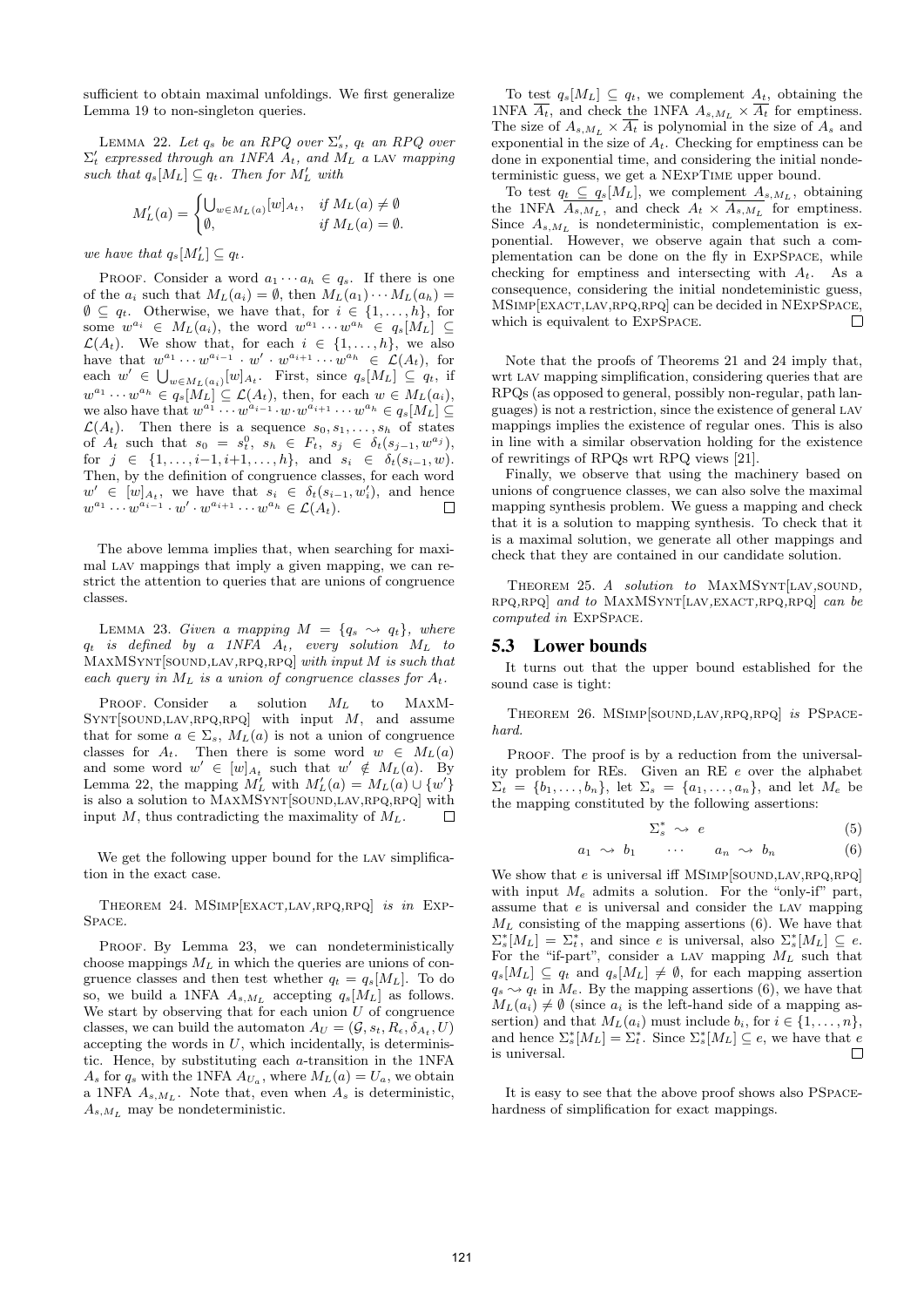COROLLARY 27. MSIMP[EXACT,LAV,RPQ,RPQ] is PSpace-hard.

However, we can get a tight lower bound for a generalization of MSIMP[EXACT,LAV,RPQ,RPQ] in which we allow the input mapping to contain both sound and exact mapping assertions. We do so by showing an ExpSpace lower bound for a problem that is closely related to the mapping simplication problem.

Consider a finite alphabet  $\Sigma$  and a finite set  $V$  of variables. A language constraint is a statement of the form  $e_1 \sqsubseteq e_2$ , where  $e_1$  and  $e_2$  are regular expressions over  $\Sigma \cup \mathcal{V}$ . A language-constraint problem P is a finite set of language constraints. A solution to P is an assignment  $\sigma : \mathcal{V} \to 2^{\Sigma^*}$ , assigning a language over  $\Sigma$  to each variable in  $V$  such that  $\mathcal{L}(e_1[\sigma]) = \mathcal{L}(e_2[\sigma])$ . It is easy to express the universality problem for context-free grammars as a language-constraint problem, which implies that the latter is undecidable. Here we consider *left-handed* language constraint problems, where we allow constraints of the form  $e_1 \sqsubseteq e_2$  and  $e_1 = e_2$ , but require that variables appear only in the left-hand side of the constraint. The technique for the exact version of the LAV mapping simplification problem can be used to show an ExpSpace upper bound for solving left-handed language constraint problems. We now show a matching lower bound.

To prove the result we exploit a reduction from tiling problems [47, 16]. A tile is a unit square of one of several types and the tiling problem we consider is specified by means of a finite set  $\Delta$  of tile types, two binary relations H and P over ∆, representing horizontal and vertical adjacency relations, respectively, and two distinguished tile types  $t_S, t_F \in \Delta$ . The tiling problem consists in determining whether, for a given number  $n$  in unary, a region of the integer plane of size  $2^n \times k$ , for some  $k > 0$ , can be tiled consistently with the adjacency relations  $H$  and  $P$ , and with the left bottom tile of the region of type  $t<sub>S</sub>$  and the right upper tile of type  $t_F$ . We also require that the last tile of a row and the first tile of the next row are consistent with  $H$ . Using a reduction from acceptance of ExpSpace Turing machines analogous to the one in [47], it can be shown that this tiling problem is ExpSpace-complete.

## Theorem 28. Solving left-handed language constraints is ExpSpace-complete.

PROOF SKETCH. We sketch the lower-bound argument. Let  $T = (\Delta, H, P, t_S, t_F)$  be an instance of the EXPSPACEcomplete tiling problem above and  $n$  a number in unary. The alphabet is  $\Sigma = \Delta \cup \{0,1\}^3 \cup \{\#\}.$  Intuitively, the letters in  $\Delta$  denote tiles, symbols in  $\{0,1\}^3$  denote address bits, and # denotes a separation marker. The idea is to encode each tiled cell by a word of length  $n+2$  of the form  $\# \cdot (\{0,1\}^3)^n \cdot \Delta$ , consisting of a marker, an n-bit address, and a tile symbol. We use an element in  $\{0,1\}^3$  for each address bit to make it easy to check that two n-bit addresses are consecutive; we use *n*-bits for the current address, *n* bits for the carry, and *n* bits for the next address. Thus, each tiling can be described by a word in  $(\# \cdot (\{0,1\}^3)^n \cdot \Delta)^*$ , obtained by encoding each cell as described above, and then concatenating the symbols, first column by column and then row by row.

Consider a word  $w \in \Sigma^*$ . Such a word does not describe a proper tiling if one of the following errors can be found in the word:

1. The symbol  $#$  does not occur precisely in positions  $(n+2)i$ , for  $i = 0, 1, \ldots$ 

- 2. The symbols in  $\Delta$  do not occur precisely in positions  $n+1+(n+2)i$ , for  $i=0,1,...$
- 3. The first address is not  $0^n$ .
- 4. The last address is not  $1^n$ .
- 5. There is a pair of adjacent but not successive addresses.
- 6. The first tile is not  $t<sub>S</sub>$ .
- 7. The last tile is not  $t_F$ .
- 8. There is a pair of adjacent blocks with tiles that violate the relation H.
- 9. There is a pair of vertically adjacent blocks with tiles that violate the relation P.

We do need to define the notion of vertical adjacency. Two blocks are vertically adjacent if their addresses agree and either both addresses are  $0<sup>n</sup>$  and there is no occurrence of  $0<sup>n</sup>$  between them, or both addresses are not  $0<sup>n</sup>$  and there is precisely one ocurrence of  $0<sup>n</sup>$  between them.

If the tiling problem has no solution, then every word in Σ <sup>∗</sup> must contain an error. We now define a constraint of the form  $e_{error} = \sum^*$ , where the "task" of  $e_{error}$  is to discover errors in candidate words. The expression  $e_{error}$  is the sum of several terms corresponding to the various errors. We now sketch how to "discover" these possible errors. In order to have the left-hand sides use only variables, we introduce a variable  $v_a$  for each letter  $a \in \Sigma$ , accompanied by the constraint  $v_a = a$ . We use  $\mathcal{V}_\Sigma$  to abbreviate  $\sum_{a \in \Sigma} v_a$ .

Most of the errors can be discovered with a single regular expression. For example, the error where the symbol  $\#$  does not occur precisely in positions  $(n + 2)i$ , for  $i = 0, 1, \ldots$ , is described using the expression

$$
(\mathcal{V}_{\Sigma}^{n+2})^* \cdot (\textstyle\sum_{1 \leq i \leq n+1} \mathcal{V}_{\Sigma}^i) \cdot \#\cdot \mathcal{V}_{\Sigma}^*
$$

The one error that is challenging is where there is a pair of vertically adjacent blocks with tiles that violate the relation P. Discovering this error is more difficult and cannot be done by one regular expression; rather, several additional constraints are needed. For simplicity we ignore the fact that each address bit is encoded by three bits rather than one.

Let  $e_{nza}$  be a regular expression that describes nonzero addresses:  $\sum_{0 \leq i \leq n-1} {\{0,1\}}^i \cdot 1 \cdot {\{0,1\}}^{n-i-1}$ .

We add to  $e_{error}^{-}$  the following term, which discovers nonmatching tiles at zero-addressed vertically adjacent tiles.

$$
\sum_{(t,t')\notin P} (\mathcal{V}_{\Sigma}^* \cdot # \cdot 0^n \cdot t \cdot (\# \cdot e_{nza} \cdot \Delta)^* \cdot # \cdot 0^n \cdot t' \cdot \mathcal{V}_{\Sigma}^*)
$$

We need to deal with non-zero-addessed vertically adjacent blocks. For this we use several constraints. First:

$$
v_{nzava} \sqsubseteq \sum_{(t,t') \notin P} (\# \cdot e_{nza} \cdot t \cdot (\# \cdot e_{nza} \cdot \Delta)^* \cdot \# \cdot 0^n \cdot \Delta \cdot (\# \cdot e_{nza} \cdot \Delta)^* \cdot \# \cdot e_{nza} \cdot t')
$$

This says that  $v_{nzava}$  describes sequences of blocks that start and end with a pair of non-matching non-zeroaddressed blocks, with a single zero-addressed block in between. We still have to impose the constraint that the first and last block have equal addresses. We do this with  $n$  constraints, one for each bit of the address. That is for each i,  $0 \leq i \leq n-1$ , we add the constraint:

$$
v_{nzava} \sqsubseteq (\# \cdot \{0,1\}^{i} \cdot 0 \cdot \{0,1\}^{n-i-1} \cdot \Delta \cdot (\# \cdot \{0,1\}^{n} \cdot \Delta)^{*} \cdot \newline \qquad \# \cdot \{0,1\}^{i} \cdot 0 \cdot \{0,1\}^{n-i-1} \cdot \Delta) + \newline (\# \cdot \{0,1\}^{i} \cdot 1 \cdot \{0,1\}^{n-i-1} \cdot \Delta \cdot (\# \cdot \{0,1\}^{n} \cdot \Delta)^{*} \cdot \newline \qquad \# \cdot \{0,1\}^{i} \cdot 1 \cdot \{0,1\}^{n-i-1} \cdot \Delta)
$$

This constraint says that the  $i$ -th bits of the first and last addresses are either both 0 or both 1.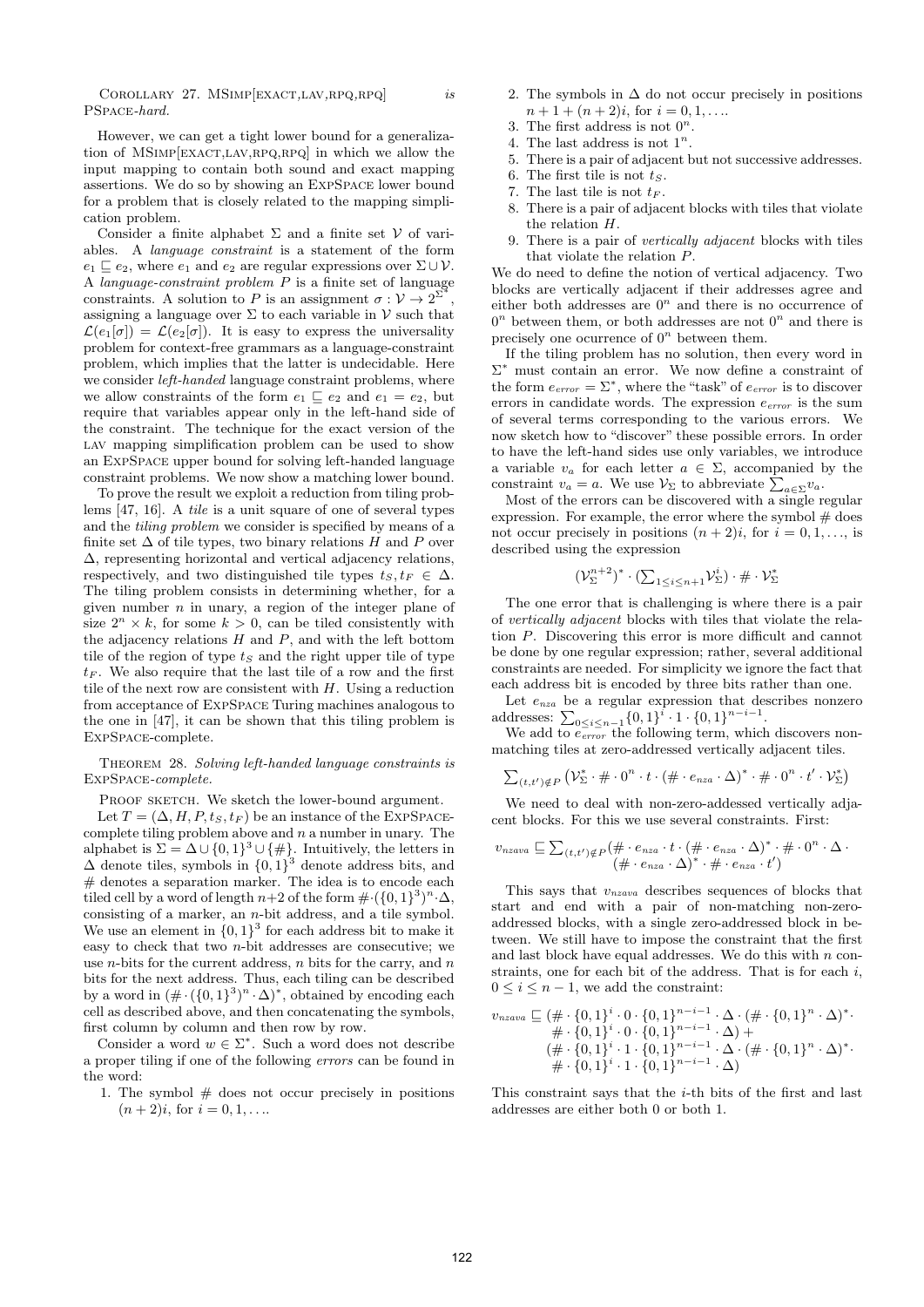Now we can add to  $e_{error}$  the term  $\mathcal{V}_{\Sigma}^* \cdot v_{nzava} \cdot \mathcal{V}_{\Sigma}^*$ , which discovers all errors due to not-matching, non-zero-addressed vertically adjacent blocks.

Note that the constraint system constructed is of size quadratic in the size of the tiling system. If the tiling problem has no solution, then every word in  $\Sigma^*$  contains an error and the contraint problem constructed is satisfiable. If the tiling problem has a solution, then a word describing a proper tiling has no error, and for no assignment  $\sigma: {\mathcal V} \stackrel{\smallsmile}{\to} 2^{\Sigma^*}$ we have  $\mathcal{L}(e_{error}[\sigma]) = \Sigma^*$ , since  $e_{error}$  captures only errors.  $\Box$ 

Let MSIMP[MIXED,LAV,RPQ,RPQ], be the following decision problem: given an RPQ-based schema mapping  $M$  consisting both of SOUND and of EXACT mapping assertions, check whether there exists an RPQ-based LAV schema mapping M' of type EXACT such that  $M' \models M$ , and  $M' \not\models_{triv} M$ .

As a corollary of Theorem 28, we get the following result.

COROLLARY 29. MSIMP[MIXED,LAV,RPQ,RPQ] is ExpSpace-complete.

# 6. EXTENSIONS

In this section we sketch the extension of the results of the previous section on simplification in terms of lav mappings to more expressive classes of queries: 2RPQs, CRPQs, UCRPQs, and UC2RPQs.

## 6.1 2RPQs

Consider now simplification for mappings based on 2RPQs, expressed by means of 1NFAs over the alphabets  $\Sigma_s^{\pm}$  and  $\Sigma_t^{\pm}$ .

A key concept for 2RPQs is that of folding, of a language [22], which intuitively denotes the set of words that are the result of repeatedly cancelling out adjacent occurrences of a symbol and its inverse. Let  $u, v \in \Sigma^{\pm}$ . We say that v folds onto u, denoted  $v \leadsto u$ , if v can be "folded" on u, e.g.,  $abb^-bc \rightsquigarrow abc$ . Formally, we say that  $v = v_1 \cdots v_m$ folds onto  $u = u_1 \cdots u_n$  if there is a sequence  $i_0, \ldots, i_m$  of positive integers between  $0$  and  $|u|$  such that

- $i_0 = 0$  and  $i_m = n$ , and
- for  $j \in \{0, ..., m\}$ , either  $i_{i+1} = i_i + 1$  and  $v_{i+1} =$  $u_{i_j+1}$ , or  $i_{j+1} = i_j - 1$  and  $v_{j+1} = u_{i_{j+1}}^-$ .

Let L be a language over  $\Sigma^{\pm}$ . We define  $fold(L) = \{u \mid v \leadsto$  $u, v \in L$ .

A language-theoretic characterization for containment of 2RPQs was provided in [22]:

LEMMA 30. Let  $q_1$  and  $q_2$  be 2RPQs. Then  $q_1 \sqsubseteq q_2$  iff  $\mathcal{L}(q_1) \subseteq \text{fold}(\mathcal{L}(q_2)).$ 

Furthermore, it is shown in  $[22]$  that if A is an n-state 1NFA over  $\Sigma^{\pm}$ , then there is a 2NFA for  $fold(\mathcal{L}(A))$  with  $n \cdot (|\Sigma^{\pm}| +$ 1) states. (We use 2NFA to refer to two-way automata.)

In the mapping simplification problem, we are given queries  $q_s$  and  $q_t$ , expressed as 1NFAs  $A_s$  and  $A_t$ , respectively, and we are asked whether there exist a 2RPQ-based LAV mapping  $M_L$  such that  $q_s[M_L] \sqsubseteq q_t$  or  $q_s[M_L] = q_t$ , and also  $q_s[V] \not\equiv \emptyset$ .

Here we can still use Lemma 23 for the congruence-class based solution. A simplistic approach would be to convert the 2NFA for  $fold(\mathcal{L}(A_t))$  into a 1NFA, with an exponential blow-up, and proceed as in Section 5. To avoid this

exponential blowup, we need an exponential bound on the number of congruence classes. For a 1NFA, we saw that each congruence class can be defined in terms of a binary relation over its set of states. It turns out that for a 2NFA A, a congruence class can be defined in terms of four binary relations over the set  $S_t$  of states of A:

- 1.  $R_{lr}:$  a pair  $(s_1, s_2) \in R_{lr}$  means that there is a word w that leads A from  $s_1$  to  $s_2$ , where w is entered on the left and exited on the right.
- 2.  $R_{rl}:$  a pair  $(s_1, s_2) \in R_{rl}$  means that there is a word w that leads A from  $s_1$  to  $s_2$ , where w is entered on the right and exited on the left.
- 3.  $R_{ll}$ : a pair  $(s_1, s_2) \in R_{ll}$  means that there is a word w that leads A from  $s_1$  to  $s_2$ , where w is entered on the left and exited on the left.
- 4.  $R_{rr}$ : a pair  $(s_1, s_2) \in R_{rr}$  means that there is a word w that leads  $A$  from  $s_1$  to  $s_2$ , where w is entered on the right and exited on the right.

Thus, the number of congruence classes when  $A$  has  $m$  states is  $2^{4m^2}$  rather than  $2^{m^2}$ , which is still an exponential. This enables us to adapt the technique of Section 5 with essentially the same complexity bounds.

THEOREM 31. MSIMP[SOUND,LAV,2RPQ,2RPQ] is PSPACE-complete. MSIMP[EXACT,LAV,2RPQ,2RPQ] is in ExpSpace.

# 6.2 CRPQs and UC2RPQs

Consider now the mapping simplification problem for the case where the input mapping is expressed in terms of CR-PQs, where the constituent RPQs are expressed by means of 1NFAs. Here the lav mappings have to be in terms of RPQs, rather than CRPQs, since CRPQs are not closed under substitutions. The crux of our approach is to reduce containment of two CRPQs,  $q_1$  and  $q_2$  to containment of standard languages. This was done in [19]. Let  $q_h$ , for  $h = \{1, 2\}$ , be in the form

$$
q_h = \{ (x_1, \ldots, x_n) \mid q_{h,1}(y_{h,1}, y_{h,2}) \wedge \cdots \wedge q_{h,m_h}(y_{h,2m_h-1}, y_{h,2m_h}) \}
$$

and let  $V_1$ ,  $V_2$  be the sets of variables of  $q_1$  and  $q_2$  respectively. It is shown in [19] that the containment  $q_1 \sqsubseteq q_2$ can be reduced to the containment  $\mathcal{L}(A_1) \subseteq \mathcal{L}(A_2)$  of two word automata  $A_1$  and  $A_2$ .  $A_1$  is a 1NFA, whose size is exponential in  $q_1$  and it accepts certain words of the form

$$
\$d_1w_1d_2\$d_3w_2d_4\$ \cdots \$d_{2m_1-1}w_{m_1}d_{2m_1}\$
$$

where each  $d_i$  is a subset of  $\mathcal{V}_1$  and the words  $w_i$  are over the alphabet of  $A_1$ . Such words constitute a linear representation of certain graph databases that are canonical for  $q_1$  in some sense.  $A_2$  is a 2NFA, whose size is exponential in the size of  $q_2$ , and it accepts words of the above form if the there is an appropriate mapping from  $q_2$  to the database represented by these words. The reduction of the containment  $q_1 \sqsubseteq q_2$  to  $\mathcal{L}(A_1) \subseteq \mathcal{L}(A_2)$  is shown in [19].

The ability to reduce containment of CRPQs to containment of word automata means that we can also apply the congruence-class technique of Section 5. Suppose that we have an RPQ-based LAV mapping  $M_L$  such that  $\mathcal{L}(A_s|M_L|) \subseteq \mathcal{L}(A_t)$ . Then we can again assume that the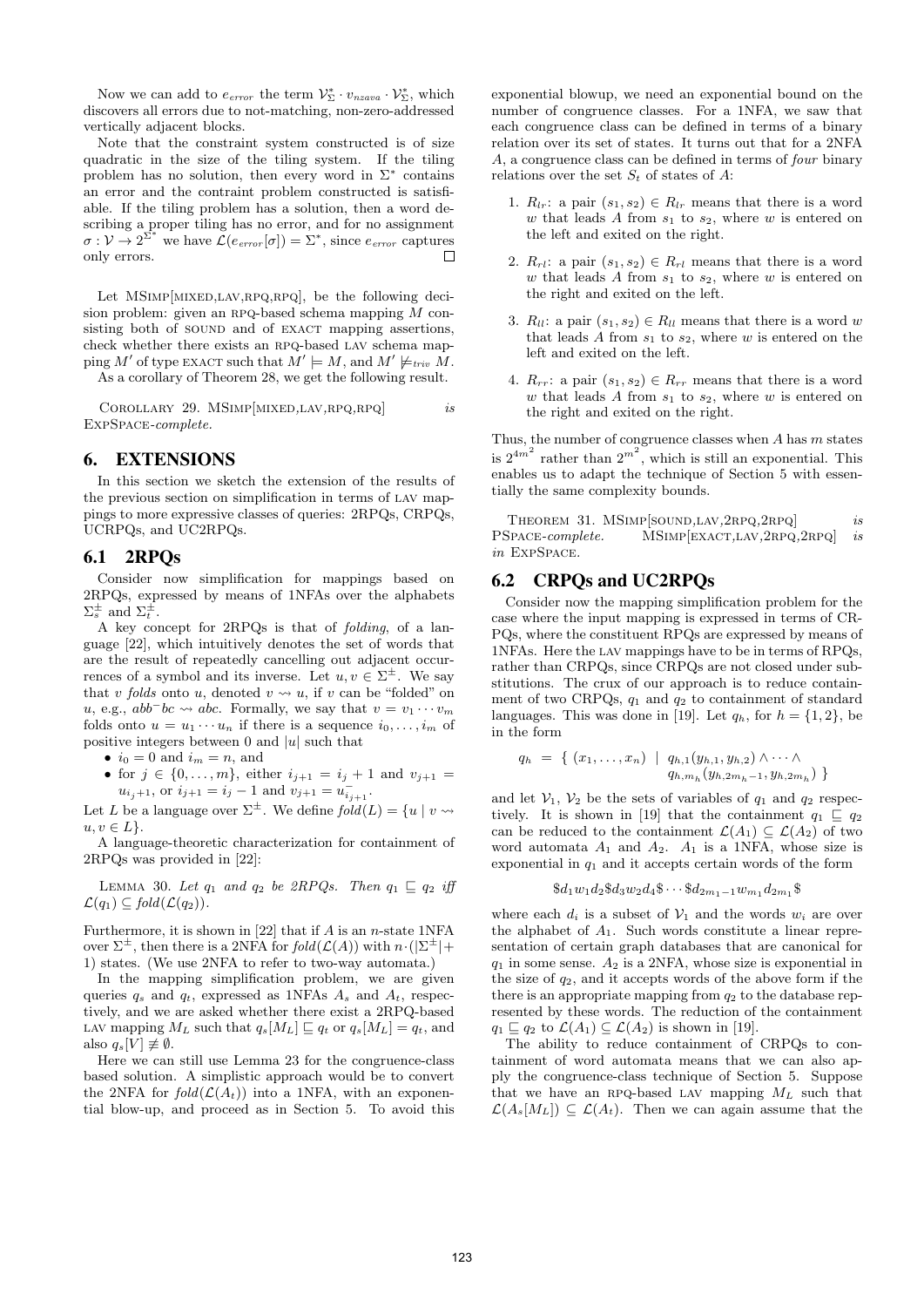queries in the lav mapping are closed with respect to the congruence classes of  $A_t$ . Thus, the techniques of Section 5 can be applied.

Theorem 32. MSimp[sound,lav,crpq,rpq] is in Exp-SPACE. MSIMP[EXACT,LAV,CRPQ,RPQ] is in 2EXPSPACE.

Finally, we consider UC2RPQ queries, which combine UCQs and 2RPQs. This requires combining the techniques developed for RPQs, 2RPQs, and CRPQs. The key idea is the reduction of query containment to containment of word automata. The resulting upper bounds are identical to those we obtained for CRPQs.

# 7. GAV SIMPLIFICATION

In this section, we consider the case of simplifying mappings in terms of gav mappings. Our results cover only a subset of the possible combination of the problem space, specifically GAV simplification is wide open for RPQ-based mappings. It should be noted that for exact mappings, the LAV case and GAV case coincide, so the results from Section 4 apply; we focus therefore on sound mappings.

We start by considering sound  $CQ$ -based mappings.

### Theorem 33. MSimp[sound,gav,cq,cq] is in NP.

PROOF. Consider a sound  $CQ$ -based mapping  $M$  consisting of a single assertion  $q_s \sim q_t$  and assume there exists some sound cq-based GAV mapping  $M_G$  such that  $q_s \sqsubseteq q_t[M_G],$ witnessed by a homomorphism h, and  $q_t[M_G] \neq \text{true}^{\mathcal{D}_t}$ . We show that there is a sound CQ-based GAV mapping  $M'_G$ of bounded size such that  $q_s \subseteq q_t[M'_G]$ . Indeed, since  $q_t[M_G] \neq \text{true}^{\mathcal{D}_t}$ , there must be one distinguished variable x and one symbol  $b \in \Sigma_t$ , such that x occur in an atomic formula with the symbol b in  $M_G[b]$ . We now obtain  $M_G'(b)$ from  $M_G(b)$  by selecting in  $M_G(b)$  such an atom. For all other symbols  $b' \in \Sigma_t$ , we take  $M'_G(b')$  to be true. By constructing  $M'_G$  in this way, we have that the atoms in  $q_t[M'_G]$ are a subset of the atoms in  $q_t[M_G]$ , and hence the projection of h on such atoms is still a homomorphism to  $q_s$ .

In the general case where the mapping  $M$  consists of  $k$ assertions, we can apply the above argument for each of the assertions in  $M$ . This shows that, if there exists some sound GAV mapping  $M_G$  such that  $M_G \models M$ , then there is also a GAV mapping  $M'_G$  such that  $M'_G(b)$  has at most k atoms and  $M'_G \models M$ . Hence, in order to check the existence of an appropriate GAV mapping  $M_G$ , it suffices to guess (avoiding trivial mappings), for each symbol  $b \in \Sigma_t$  appearing in M, a CQ  $M_G(b)$  over  $\Sigma_s$  of size at most k, and check that  $q_s \subseteq a \cup M_G$  for each  $a \geq a \in M$  $q_t[M_G]$ , for each  $q_s \leadsto q_t \in M$ .

This result extends immediately to ucq-based mappings, by checking containment between UCQs, instead of CQs.

THEOREM 34. MSIMP[SOUND,GAV,UCQ,CQ] is in NP.

For UCQ-based mappings, we get the same upper bound, with a somewhat subtler argument.

Theorem 35. MSimp[sound,gav,ucq,ucq] is in NP.

PROOF. We consider first the case of a sound ucq-based mapping M consisting of a single assertion  $q_s \sim q_t$ . Assume there exists some sound ucq-based GAV mapping  $M_G$  such that  $q_s \sqsubseteq q_t[M_G]$  and  $q_t[M_G] \neq \text{true}^{\mathcal{D}_t}$ . First note that  $q_s \sqsubseteq$ 

 $q_t[M_G]$ , if for each CQ  $q_s^i$  of  $q_s$  we have that  $q_s^i \sqsubseteq q_t[M_G]$ . This means that there is a CQ  $q_t^i$  of  $q_t$  and a CQ  $q_b^i$  for each symbol  $b \in \Sigma_t$  such that there is a homomorphism from  $q_t^i[M'_G]$  to  $q_s^i$ , where  $M'_G(b) = q_b^i$ . Thus, if  $q_s$  is a union of l CQs, then we can assume that each  $M_G[b]$  for  $b \in \Sigma_t$  has at most  $l$  CQs. What is left is to bound the size of these CQs.

Let m be the number of CQs in  $q_t$ . Since  $q_t[M_G] \neq \mathsf{true}^{\mathcal{D}_t}$ , for each CQ  $q'_t$  of  $q_t$ , there must be one distinguished variable x and one symbol  $b \in \Sigma_t$  such that x occurs in some atomic formula with the symbol b in each CQ  $q'_b$  of  $M_G[b]$ . Define  ${\cal M}'_G$  to keep all such atomic formulas, and only such atomic formulas.  $M_G'[b]$  contains at most lm atomic formulas. If we have k mapping assertions, then  $M'_G[b]$  needs to contain only  $klm$  atomic formulas. To check the existence of a simplifying GAV mapping it suffices to guess a mapping  $M'_G$  under such a size bound and check that  $q_s \sqsubseteq q_t[M_G']$ .  $\Box$ 

We conjecture that the above upper bounds are tight.

## 8. CONCLUSIONS

We have introduced the problem of simplifying schema mappings based on logical implication. The problem comes in different forms, depending on the type of simplification to achieve, on whether the mappings are sound or exact, and on the types of queries used in the mappings. We have provided a formalization of the problem, and we have presented techniques and complexity bounds for both relational and graph databases. As we said in the introduction, this is the first investigation on comparing schema mappings for graph databases.

In this paper we have concentrated on lav simplification, and we have discussed the gav case only for relational schema mappings. In the future, we plan to continue investigating schema mapping simplification along different directions. In particular, we aim at addressing gav simplification for graph databases, and we plan to study schema mapping simplification for tree-based (e.g., XML) semistructured data.

## Acknowledgements

Work partially supported by the EU under the project ACSI (Artifact-Centric Service Interoperation), grant n. FP7- 257593, by Regione Lazio under the project "Integrazione semantica di dati e servizi per le aziende in rete", and by NSF grants CCF-0613889, CCF-0728882, and CNS 1049862.

# 9. REFERENCES

- [1] S. Abiteboul. Querying semi-structured data. In Proc. of ICDT'97, pages 1–18.
- [2] S. Abiteboul, P. Buneman, and D. Suciu. Data on the Web: from Relations to Semistructured Data and XML. Morgan Kaufmann, 2000.
- [3] S. Abiteboul and O. Duschka. Complexity of answering queries using materialized views. In Proc. of PODS'98, pages 254–265.
- [4] S. Abiteboul, G. Gottlob, and M. Manna. Distributed XML design. In Proc. of PODS 2009, pages 247–258.
- [5] S. Abiteboul, R. Hull, and V. Vianu. Foundations of Databases. Addison Wesley Publ. Co., 1995.
- [6] B. Alexe, P. Kolaitis, and W.-C. Tan. Characterizing schema mappings via data examples. In Proc. of PODS 2010, pages 261–271.